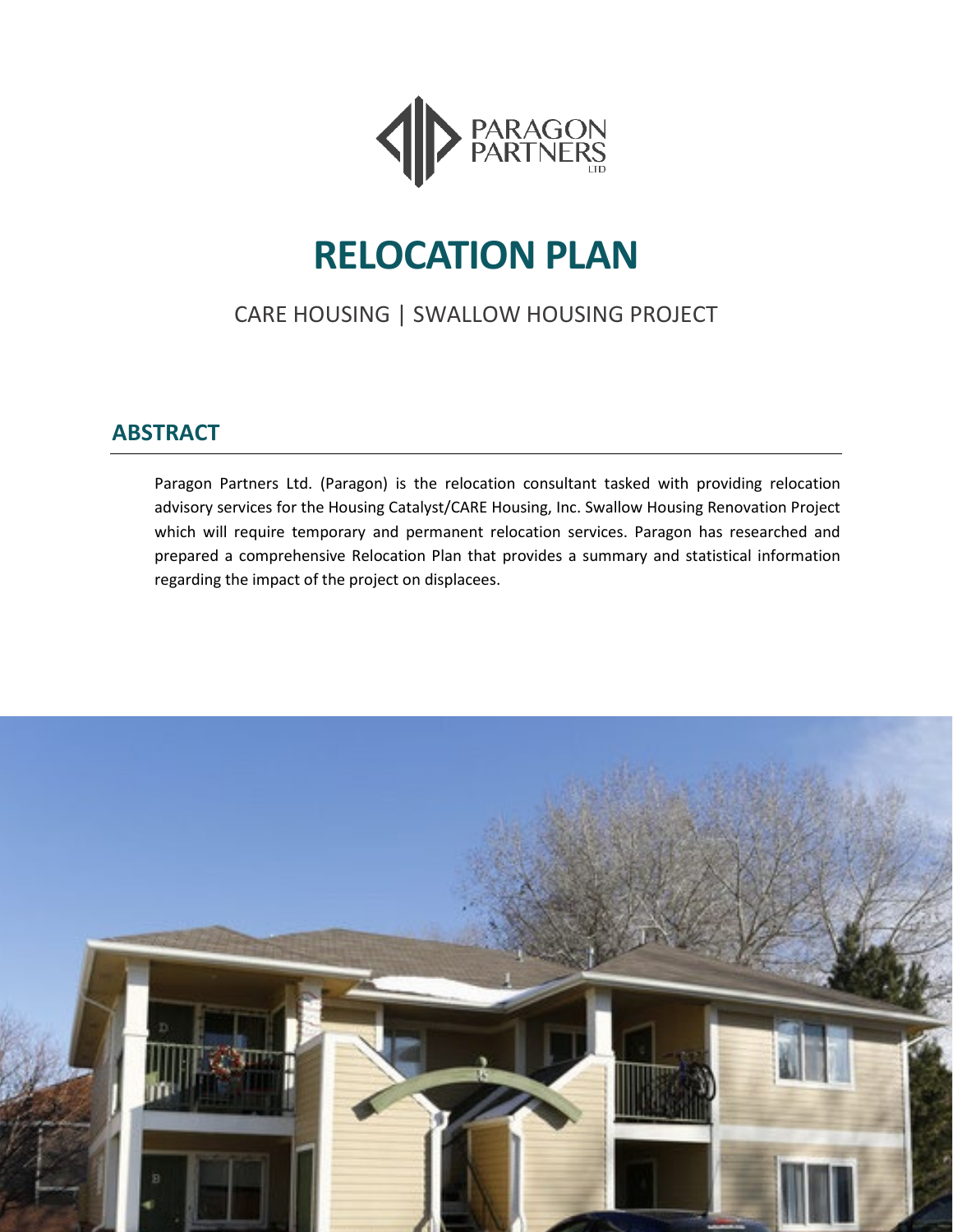# **TABLE OF CONTENTS**

| <b>ABSTRACT</b>                                     |                         |  |  |
|-----------------------------------------------------|-------------------------|--|--|
|                                                     |                         |  |  |
| <b>INTRODUCTION</b><br>I.                           | 1                       |  |  |
| <b>TEMPORARY RELOCATION</b>                         | 1                       |  |  |
| PERMANENT DISPLACEMENT AND RELOCATION               | $\overline{2}$          |  |  |
| <b>RELOCATION BUDGET</b>                            | 3                       |  |  |
| <b>PURPOSE OF THE RELOCATION PLAN</b>               | 3                       |  |  |
| <b>PUBLIC PARTICIPATION</b>                         | 4                       |  |  |
| <b>PROJECT DATA</b><br>н.                           | 5                       |  |  |
| <b>REGIONAL LOCATION AND DESCRIPTION</b>            | 5                       |  |  |
| <b>SPECIFIC PROJECT LOCATION</b>                    | 6                       |  |  |
| <b>DEMOGRAPHICS</b>                                 | $\overline{\mathbf{z}}$ |  |  |
| <b>ASSESSMENT OF RELOCATION NEEDS</b><br>Ш.         | 8                       |  |  |
| <b>SURVEY METHOD</b>                                | 8                       |  |  |
| <b>RESIDENTIAL DATA AND NEEDS ASSESSMENT</b>        | 8                       |  |  |
| <b>FIELD SURVEY DATA</b>                            | 8                       |  |  |
| HOUSEHOLDS WITH SENIOR OR PERSONS WITH DISABILITIES | 8                       |  |  |
| <b>INCOME</b>                                       | 8                       |  |  |
| <b>REPLACEMENT HOUSING NEEDS</b>                    | 9                       |  |  |
| <b>RELOCATION RESOURCES</b><br>IV.                  | 10                      |  |  |
| <b>PERMANENT RELOCATION</b>                         | 10                      |  |  |
| <b>TEMPORARY RELOCATION</b>                         |                         |  |  |
| <b>RESIDENTIAL PROPERTY FOR RENT</b>                | 11                      |  |  |
| <b>TEMPORARY RELOCATION</b>                         | 11                      |  |  |
| <b>PROGRAM ASSURANCES AND STANDARDS</b>             | 12                      |  |  |
| <b>COMPETING PROJECTS</b>                           | 12                      |  |  |
| <b>SUMMARY</b>                                      | 12                      |  |  |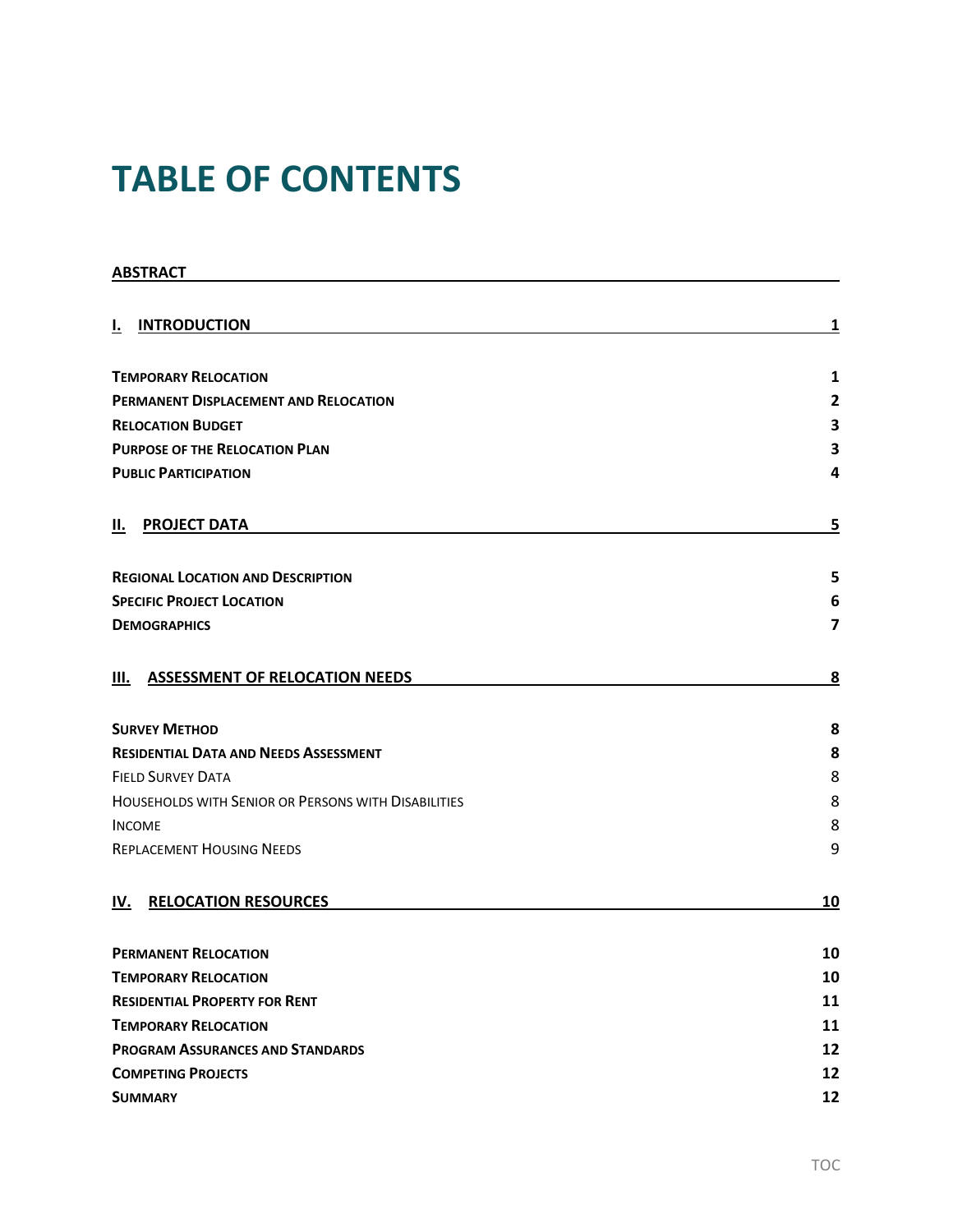| <b>RELOCATION ASSISTANCE PROGRAM</b><br>V.             | 13 |
|--------------------------------------------------------|----|
|                                                        |    |
| <b>ADVISORY SERVICES</b>                               | 13 |
| <b>TEMPORARY RELOCATION BENEFITS TO OCCUPANTS</b>      | 13 |
| <b>PERSONAL PROPERTY MOVE</b>                          | 13 |
| <b>STORAGE</b>                                         | 13 |
| <b>TEMPORARY SITE RENT</b>                             | 14 |
| <b>MISCELLANEOUS EXPENSES/INCIDENTALS</b>              | 14 |
| PERMANENT RELOCATION BENEFITS TO RESIDENTIAL OCCUPANTS | 14 |
| <b>MOVING EXPENSE PAYMENTS</b>                         | 14 |
| <b>FIXED PAYMENT (ROOM COUNT SCHEDULE)</b>             | 14 |
| <b>ACTUAL COST (PROFESSIONAL MOVE)</b>                 | 15 |
| <b>RENTAL ASSISTANCE PAYMENTS TO TENANT OCCUPANTS</b>  | 15 |
| <b>LAST RESORT HOUSING</b>                             | 16 |
| <b>RELOCATION ASSISTANCE TAX ADVISORY</b>              | 17 |
| <b>ADMINISTRATIVE PROVISIONS</b><br>VI.                | 18 |
| <b>NOTICES</b>                                         | 18 |
| <b>LANGUAGE ASSISTANCE</b>                             | 19 |
| <b>RIGHT TO APPEAL</b>                                 | 19 |
| <b>LAWFUL PRESENCE</b>                                 | 19 |
| <b>PROJECTED DATES OF DISPLACEMENT</b>                 | 20 |
| <b>PROGRAM ASSURANCES AND STANDARDS</b>                | 20 |
| <b>RELOCATION COSTS</b>                                | 20 |
| <b>APPENDIX</b>                                        |    |

- **EXHIBIT A – [DRAFT SCHEDULE](#page-23-1)**
- **EXHIBIT B – [GENERAL INFORMATION NOTICE](#page-24-0)**
- **EXHIBIT C – [NOTICE OF TEMPORARY DISPLACEMENT](#page-25-0)**
- **EXHIBIT D – [NOTICE OF ELIGIBILITY](#page-26-0)**
- **EXHIBIT E – [90-DAY NOTICE TO VACATE](#page-27-0)**
- **EXHIBIT F – [NOTICE OF NON-DISPLACEMENT](#page-28-0)**
- **EXHIBIT G – [LEASE AMENDMENT FOR TEMPORARY UNIT](#page-29-0)**
- **EXHIBIT H – [CONSTRUCTION TEMPORARY MOVE LETTER](#page-30-0)**
- **EXHIBIT I – [CONSTRUCTION TEMPORARY MOVE BACK LETTER](#page-31-0)**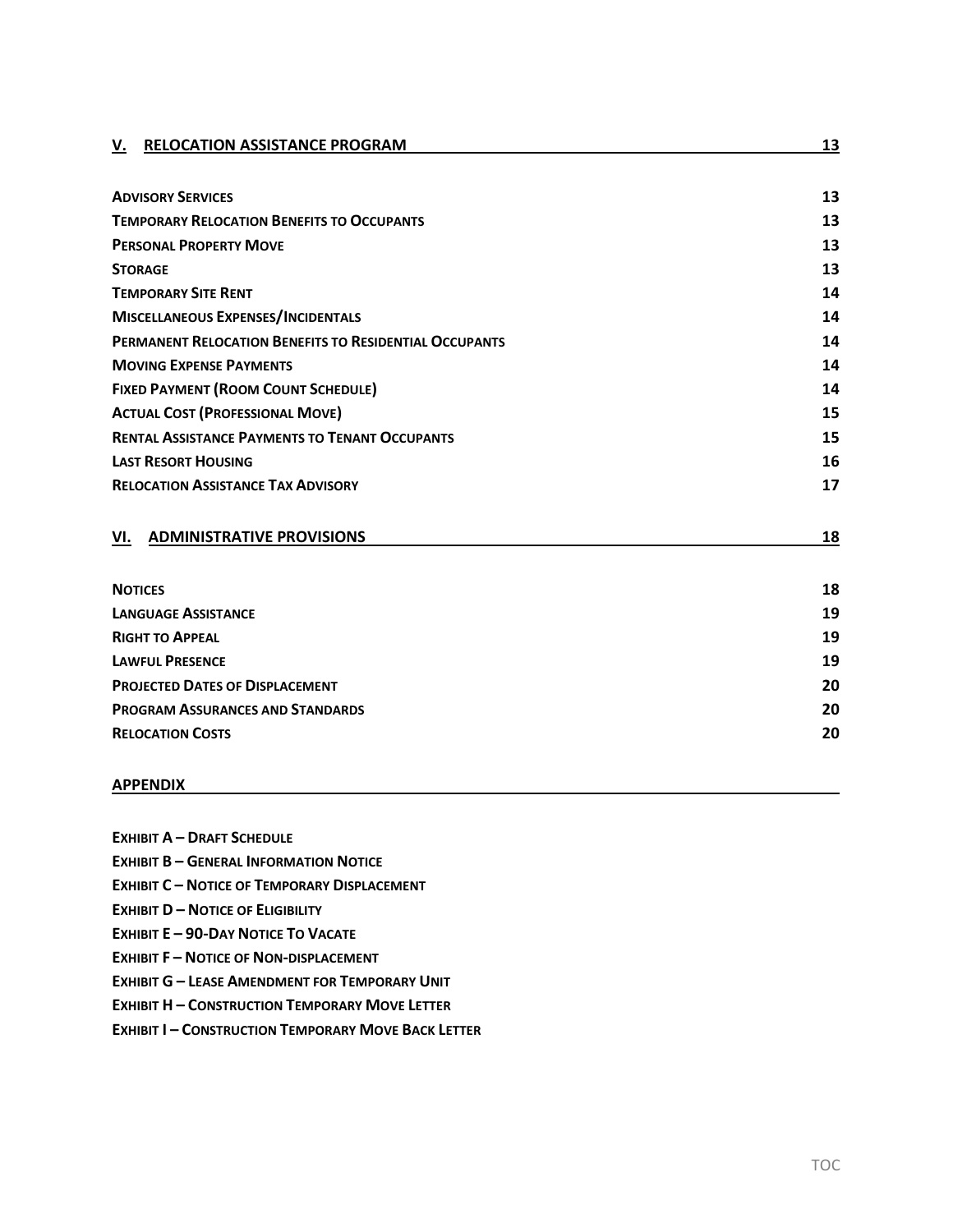# <span id="page-3-0"></span>**I. INTRODUCTION**

CARE Housing is a community based non-profit organization founded in 1992 to help meet the housing needs of low and moderate income households in Northern Colorado. Currently, CARE Housing owns and operates 324 units of affordable rental housing.

Housing Catalyst is the largest affordable housing developer and property management company in Fort Collins with over 1,000 units of affordable rental housing. Established in 1971, Housing Catalyst has over 45 years of experience in developing housing, managing properties, and providing services for the community's most vulnerable people. It is a quasi-governmental organization created by the Fort Collins City Council and established under state law to provide safe housing for low and moderate income households within the City of Fort Collins and Larimer County.

CARE Swallow is a 40-unit multifamily affordable housing community located at 1303 West Swallow Road in Fort Collins. The community includes 10 residential buildings, common laundry area, a community clubhouse, office space, and a playground and community garden. VOS is a 44-unit multifamily affordable housing community located at 1403 West Swallow Road in Fort Collins. It includes 11 residential buildings.

Currently, the adjacent properties are under separate ownership by CARE and Housing Catalyst but will ultimately be combined and sold into a LLLP upon closing of tax credit partnership. Housing Catalyst will act as Developer for the rehabilitation project, and CARE will be the General Partner and ultimate owner/manager.

The Swallow Road Project (Project) includes the permanent acquisition and renovation of the Swallow Road Apartments and will require two types of relocation:

- Temporary Relocation
- Permanent Relocation

CARE Housing, Inc. has engaged the services of Paragon Partners, Ltd., a firm specializing in the administration of the Uniform Relocation Act and temporary relocation.

### <span id="page-3-1"></span>TEMPORARY RELOCATION

All residents living in the 84 units at the Swallow Road Apartments have been provided with appropriate required General Information Notices or Move-In- Notices, depending on date of movein.

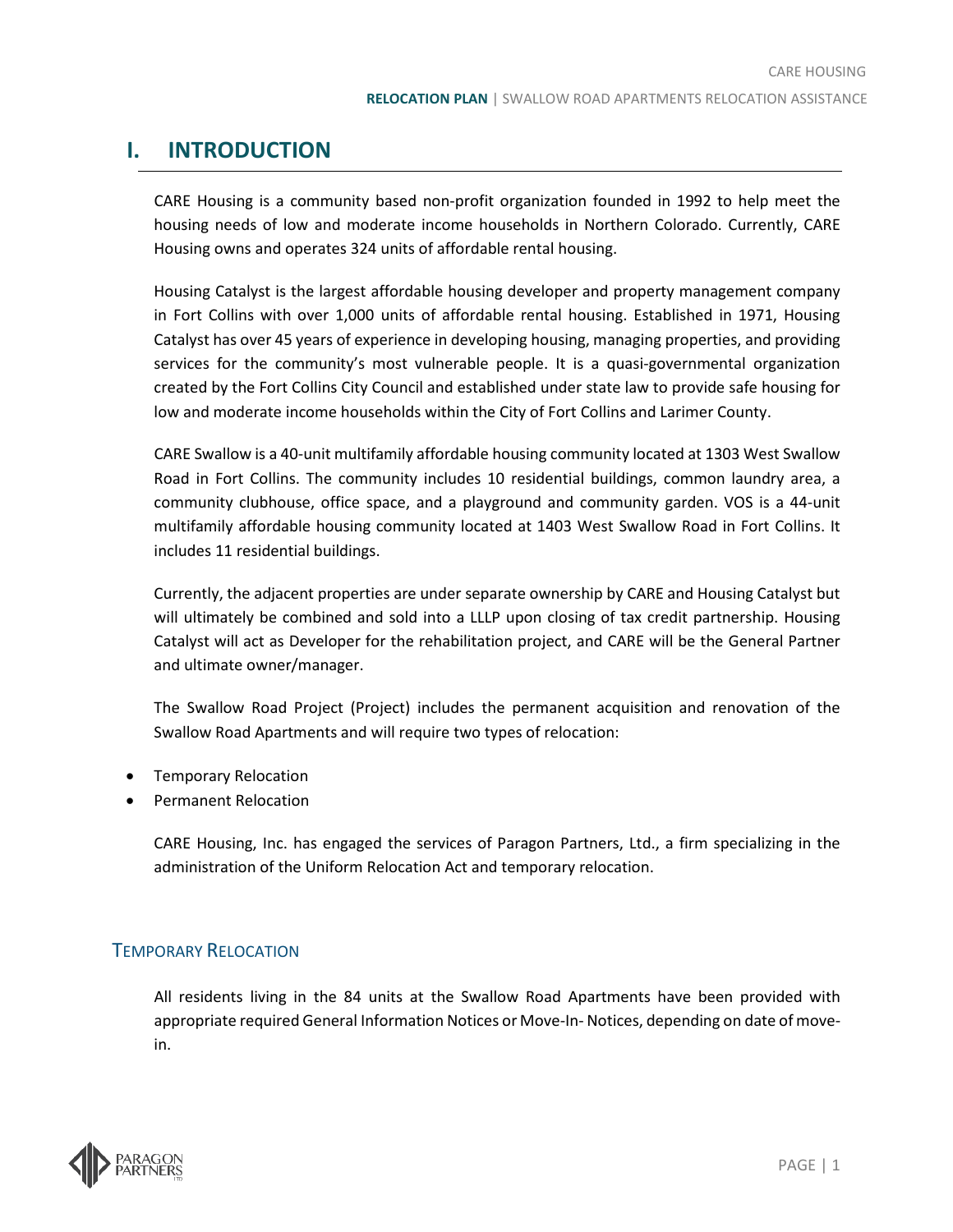The comprehensive renovations of the apartments will require that each of the 84 units be vacated for a period of four to eight weeks. In order to provide the General Contractor with access to each unit for this period, current residents that will continue to live onsite will experience one of the following situations:

Temporary relocation to an on-site apartment. Beginning in March 2020, property management staff have been holding vacant units for use as temporary housing units during renovation. A professional moving company will move resident belongings to the temporary unit and back to a renovated unit after construction.

#### **OR**

Whenever possible and appropriate, residents will be moved one time from their current apartment directly into a renovated unit. Residents who meet the income requirements have the right to return to a comparable unit upon renovation. Property Management staff estimates that at least 25% of all residents will choose to move directly to a renovated unit.

In the event that an appropriate onsite unit is not available for temporary housing, residents will be accommodated in another property operated by CARE Housing or Housing Catalyst or in a local motel.

Paragon Partners, Ltd. will provide temporary relocation assistance consulting and training to the Swallow Road Housing Catalyst/CARE team. This includes meeting remotely with Housing Catalyst/CARE representatives to instruct them on the process and ensuring compliance with all applicable requirements, including the Department of Housing and Urban Development (HUD Handbook 1378). Paragon Partners, Ltd. will also provide samples of notices, forms, and files and continue to provide consultation for the forms, move in/out schedules, procurement of all services required for temporary relocation (e.g., moving companies), resident networking, and providing payments, as required.

### <span id="page-4-0"></span>PERMANENT DISPLACEMENT AND RELOCATION

Financial sources for the project include the federal Community Development Block Grant, triggering the Uniform Relocation Act. It appears that 6 units will be out of compliance or permanently displaced and relocated under the provisions of the Uniform Relocation Act.

If any households are permanently displaced, CARE Housing, Inc. will follow URA guidelines regarding permanent relocation.

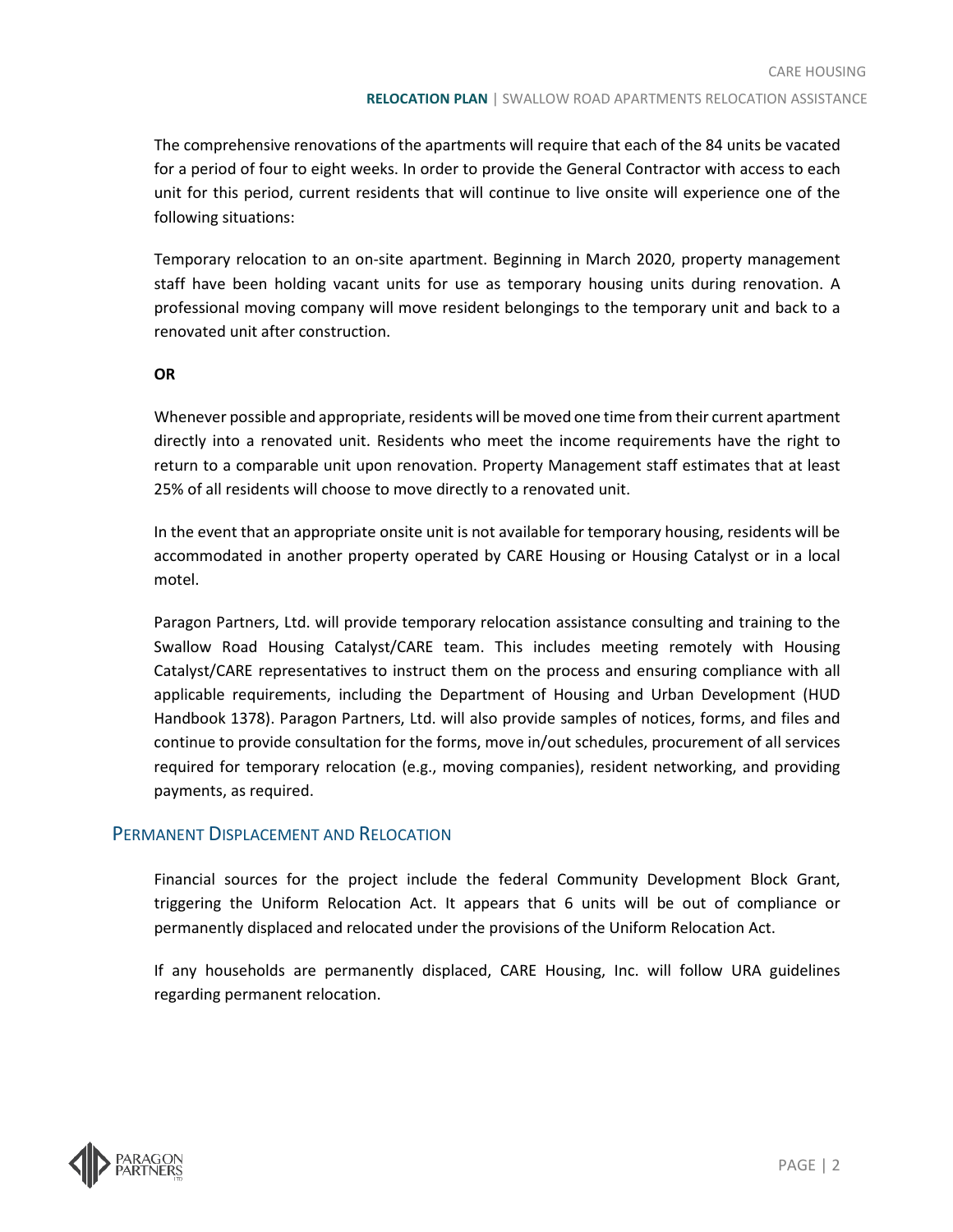### <span id="page-5-0"></span>RELOCATION BUDGET

### **ESTIMATED RELOCATION COSTS \$400,000**

### <span id="page-5-1"></span>PURPOSE OF THE RELOCATION PLAN

The purpose of the relocation plan is to provide the public with information about the impacts of the proposed Project on residential occupants to be temporarily or permanently displaced and to develop solutions to minimize the impacts of these displacements. More specifically, the primary objectives of the relocation plan are as follows:

- 1. To conduct a survey of relocation needs of the households displaced by the proposed Project.
- 2. To perform an analysis of the relocation needs of impacted individuals and families. This includes a determination of the location factors and characteristics required in identifying comparable replacement housing sites. The replacement housing sites should exhibit:
	- a. Comparability to the displacement unit
	- b. Compliance with applicable local housing codes
	- c. Decent, safe, and sanitary condition
	- d. Affordability to the displaced person
	- e. Availability in areas which are compatible with the housing needs and location factors identified in the survey
	- f. Availability on the market
	- g. Availability to displacees without regard to age, race, color, religion, sex, marital status, or national origin
- 3. To conduct a survey and analysis of available relocation resources. This survey will aid in determining whether comparable replacement resources are available to the affected residences.
- 4. To outline CARE's relocation procedures, funding sources, and time frame for relocation activities. This is to assure that uniform, fair, and equitable treatment is provided to all displacees of the proposed Project.
- 5. To determine the needs of displacees as well as the potential costs to effectively relocate the displacees.
- 6. To determine any need for Last Resort Housing for relocation of any household that will require financial assistance beyond the limits set by state statute.

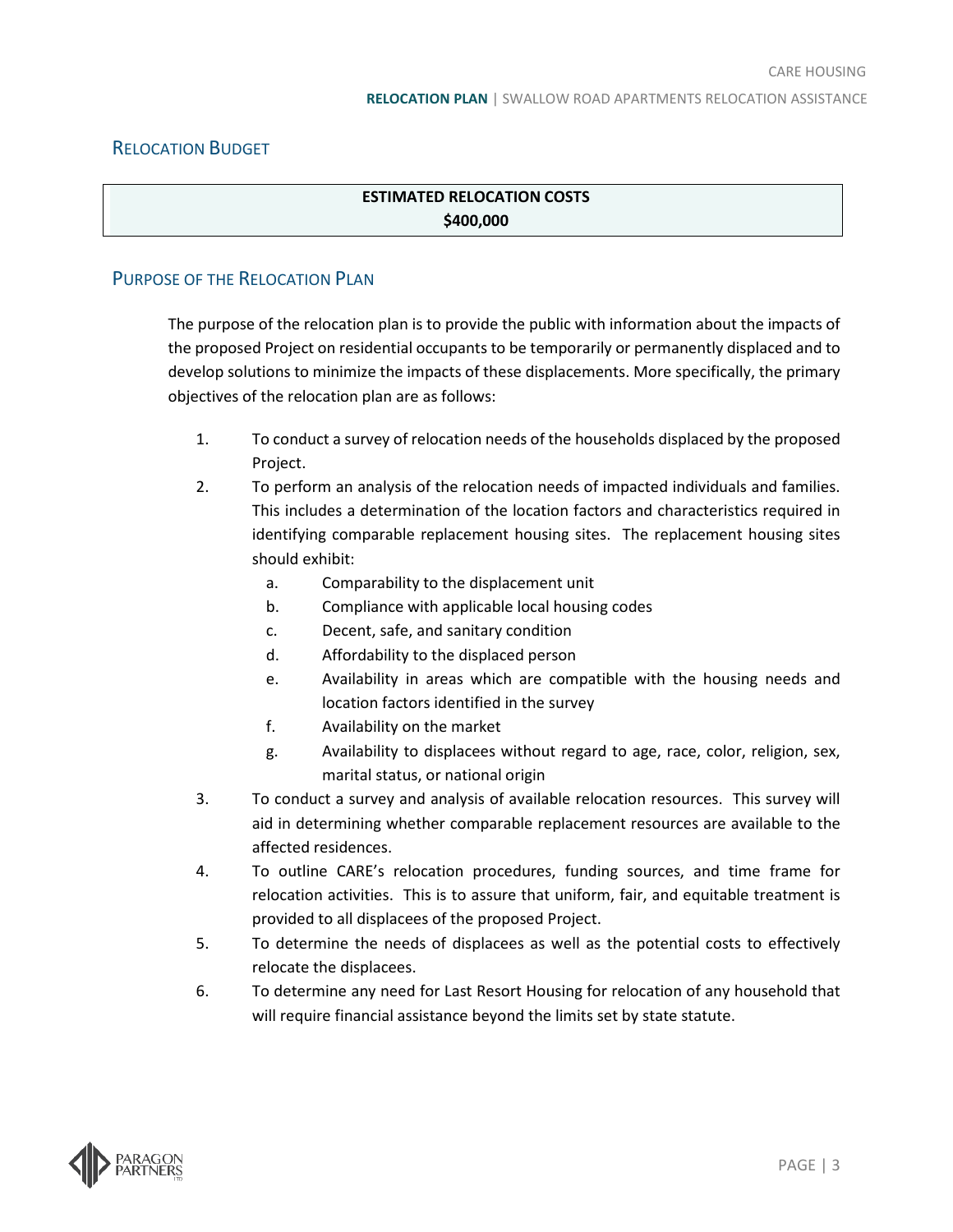### <span id="page-6-0"></span>PUBLIC PARTICIPATION

CARE will ensure the following:

- 1. Timely and full access to all documents relevant to the relocation program. CARE will only restrict access to material where its confidentiality is protected by law or its disclosure is prohibited by law.
- 2. The information in documents provided does not compromise the privacy of eligible persons.
- 3. The provision of technical assistance necessary to interpret elements of the relocation plan and other pertinent materials.
- 4. A general notice of the relocation plan shall be provided to all displacees within the proposed Project area. The draft relocation plan will also be available for public review for 30 days and may be distributed to displacees, interested citizen groups, and other public agencies for review and comment.
- 5. Copies of the relocation plan shall be available for review within 30 days of final approval. Comments from displacees and other interested persons regarding the relocation plan should be sent to:

Cheryl DeMucci Paragon Partners, Ltd. 5660 Katella Avenue, #100 Cypress, CA 90630 **OR** Dustin Barrington CARE Housing 1303 W Swallow Road Fort Collins, CO 80526

- 6. The right of any person to submit written or oral comments and objections to the relocation plan.
- 7. Prompt written responses to any written comment, objection, or criticism.
- 8. Upon receipt of public comments, the relocation plan will be reviewed to ensure that it is feasible, complies with applicable environmental standards, locally adopted rules, and applicable laws and regulations.
- 9. Public comments will be included in the final relocation plan.

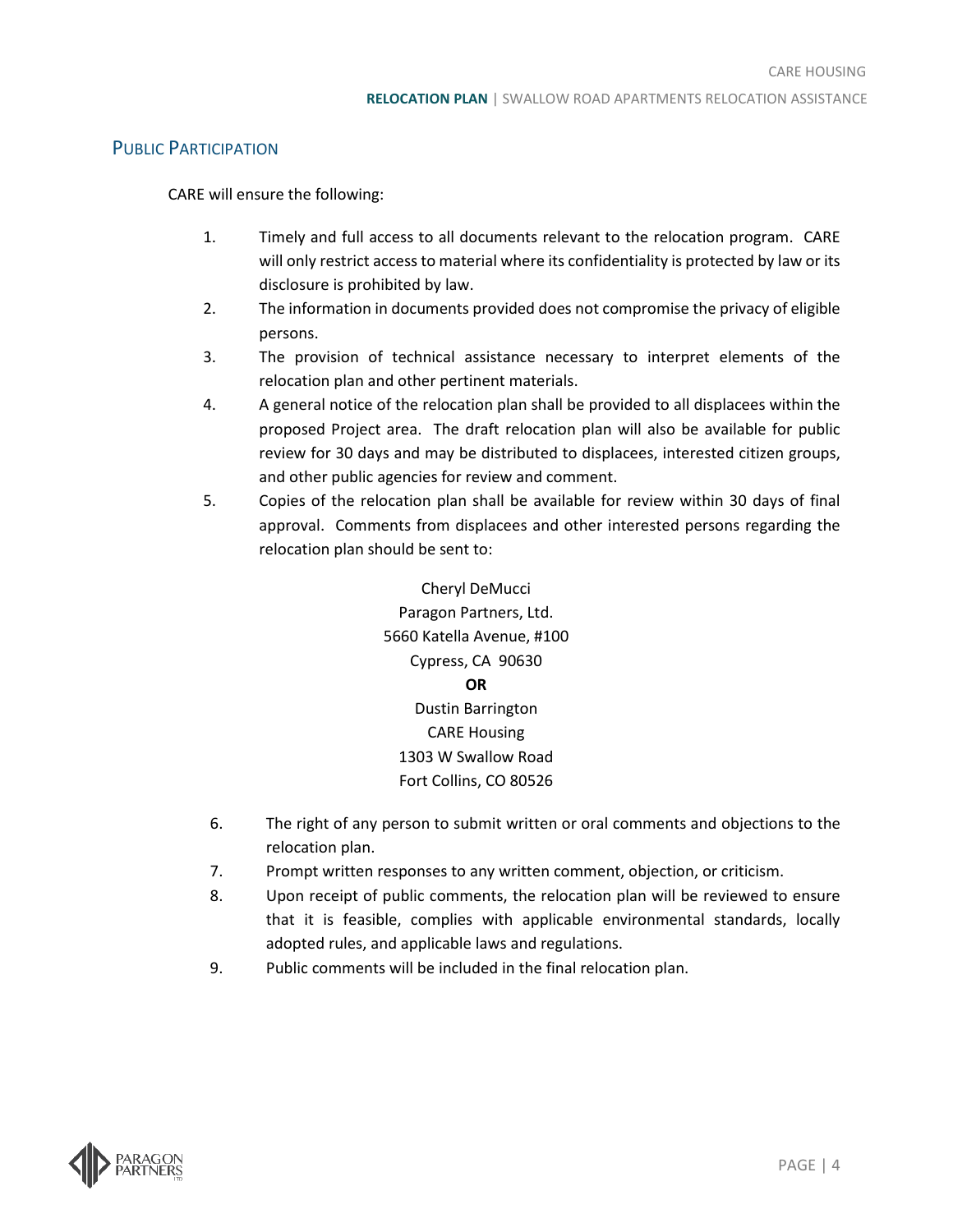# <span id="page-7-1"></span><span id="page-7-0"></span>**II. PROJECT DATA**

### REGIONAL LOCATION AND DESCRIPTION

Fort Collins is a municipality in northern Colorado, which serves as the seat of Larimer County. Situated on the Cache La Poudre River along the Colorado Front Range, Fort Collins is located 56 mi (90 km) north of the Colorado State Capitol in Denver. Figure 1 below, is a map showing the regional location of the Project.

#### $(287)$  $\bullet$  $54G$ Bellvue Laporte  $52\,$  $(287)$ Reservoir Ridge Natural Area Fort Collins Museum Lory State Park **Fort Collins P** Fort Fun  $\bigcirc$  $\bigcup$  441 Arrowhead Gardens on Spring Creek Timnath **Public** Pineridge Open Space Natural Area  $\left(\overline{287}\right)$ Target<sup>O</sup> Timnath Cathy Fromme Horsetooth Prairie Mountain Natural Area Open Space lë  $(392)$  $(392)$  $\left(\overline{287}\right)$ Morthern Regional Airport 4  $(287)$

### **FIGURE 1: Project AREA REGIONAL MAP**

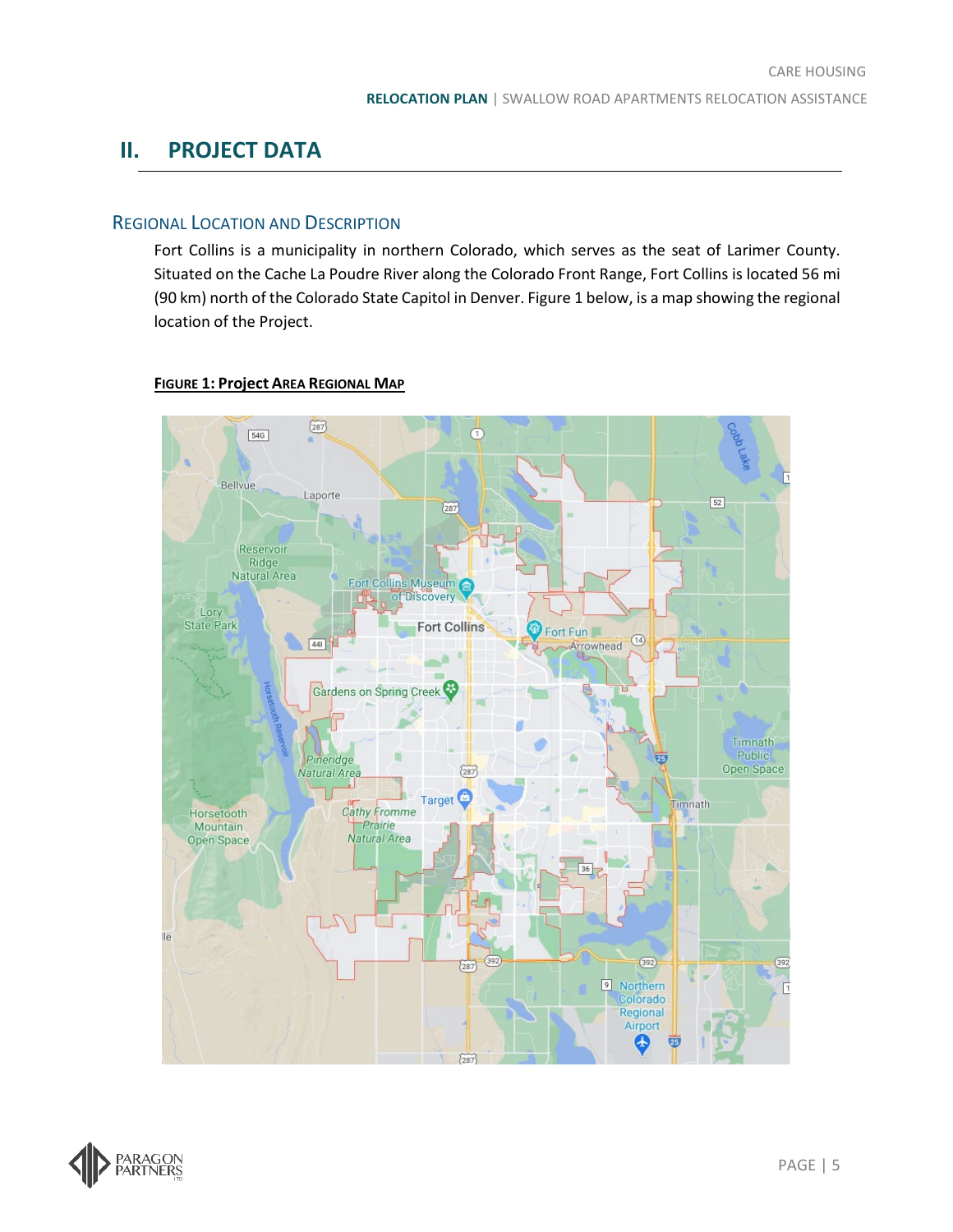### <span id="page-8-0"></span>**SPECIFIC PROJECT LOCATION**

The Project area is located at 1303 & 1403 W Swallow Road, Fort Collins, CO 80526 and is bounded by residential uses. **Figure 2** below depicts the Project Area.





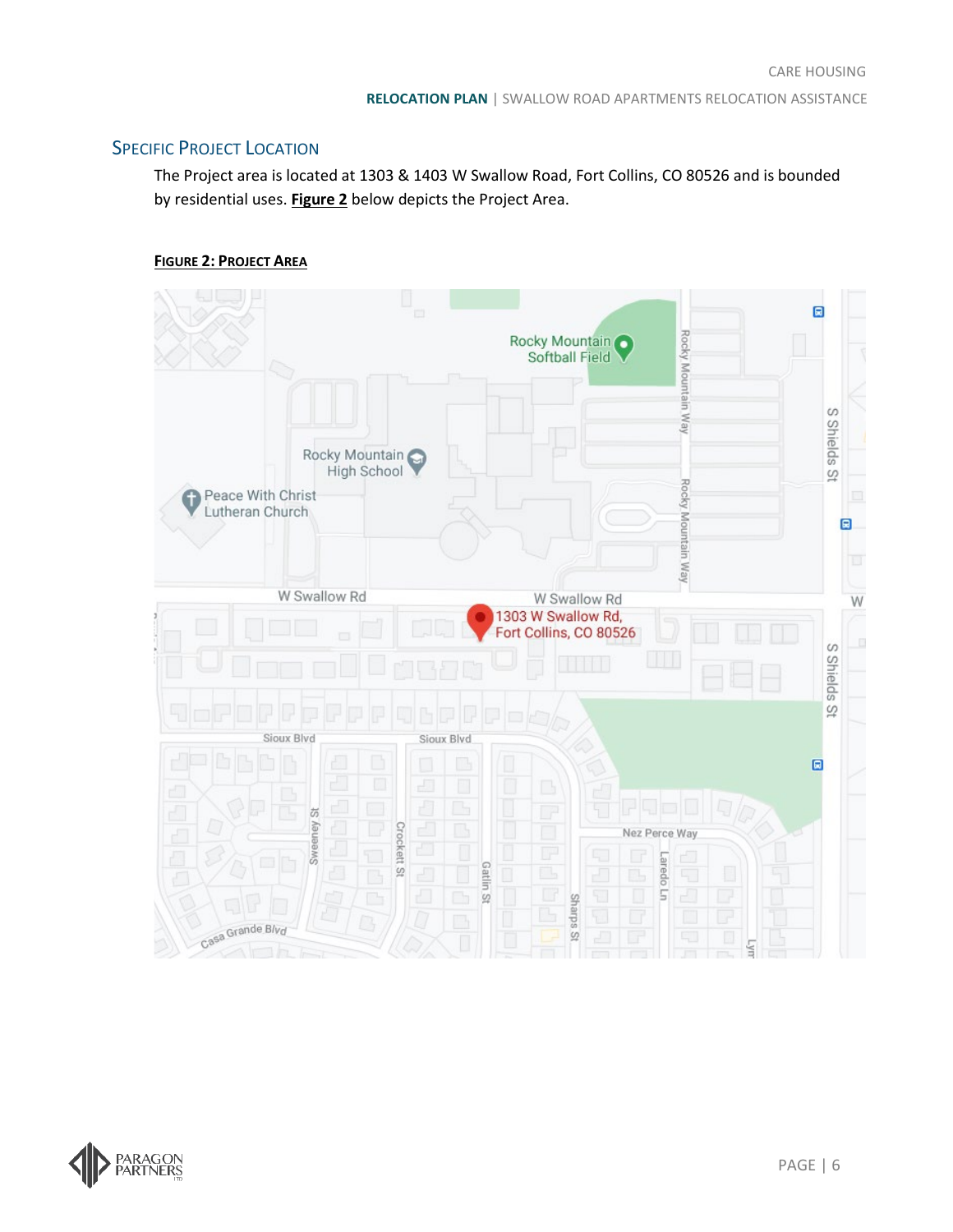### <span id="page-9-0"></span>**DEMOGRAPHICS**

Tables 1 and 2, below, compare census data between the City of Fort Collins and impacted Census Tract (11.07), within which the Project is located. Data is based on the 2010 US Census.

|                                  |             |      | <b>NUMBER OF PERSONS</b> |      |
|----------------------------------|-------------|------|--------------------------|------|
| <b>POPULATION</b>                | <b>CITY</b> | %    | <b>WITHIN THE TRACTS</b> | %    |
| White                            | 128,211     | 89   | 4,730                    | 88.8 |
| <b>Black or Africa American</b>  | 1,740       | 1.2  | 104                      | 2    |
| American Indian or Alaska Native | 933         | 0.6  | 38                       | 0.7  |
| Asian                            | 4,222       | 2.9  | 121                      | 2.3  |
| Native Hawaiian or               | 128         | 0.2  | 4                        | 0.07 |
| <b>Other Pacific Islander</b>    |             |      |                          |      |
| Some Other Race                  | 4,339       | 3    | 159                      | 3    |
| Two or More Races                | 4,413       | 3.1  | 173                      | 3.2  |
| <b>Total Population</b>          | 143,986     | 100  | 5,329                    | 100  |
| Hispanic or Latino (of Any Race) | 14,572      | 10.1 | 552                      | 10.4 |

#### **TABLE 1: 2010 CENSUS POPULATION – CITY OF FORT COLLINS AND IMPACTED CENSUS TRACT**

### **TABLE 2: 2010 CENSUS HOUSING UNITS – CITY OF FORT COLLINS AND IMPACTED CENSUS TRACTS**

|                                    |             |      | <b>NUMBER OF UNITS</b>   |      |
|------------------------------------|-------------|------|--------------------------|------|
| <b>TYPE</b>                        | <b>CITY</b> | %    | <b>WITHIN THE TRACTS</b> | %    |
| Owner-Occupied                     | 31,864      | 55.1 | 1,288                    | 58.4 |
| Renter-Occupied                    | 25,965      | 44.9 | 917                      | 41.6 |
| <b>Total Occupied Units</b>        | 57,829      | 100  | 2,205                    | 100  |
|                                    |             |      |                          |      |
| Available for Sale Only (of Total  | 477         | 17.8 | 14                       | 20.6 |
| Vacant Units)                      |             |      |                          |      |
| Available for Rent - Full Time     | 1,213       | 45.4 | 29                       | 42.6 |
| Occupancy (of Total Vacant Units)  |             |      |                          |      |
| Sold or Rented - Total Occupied    | 231         | 8.6  | 11                       | 16.2 |
| Otherwise Not Available (e.g.      | 352         | 13.2 | 12                       | 17.7 |
| seasonal, recreational, migratory, |             |      |                          |      |
| occasional use)                    |             |      |                          |      |
| <b>Other Vacant</b>                | 401         | 15   | $\mathcal{P}$            | 2.9  |
| <b>Total Vacant Housing Units</b>  | 2,674       | 100  | 68                       | 100  |

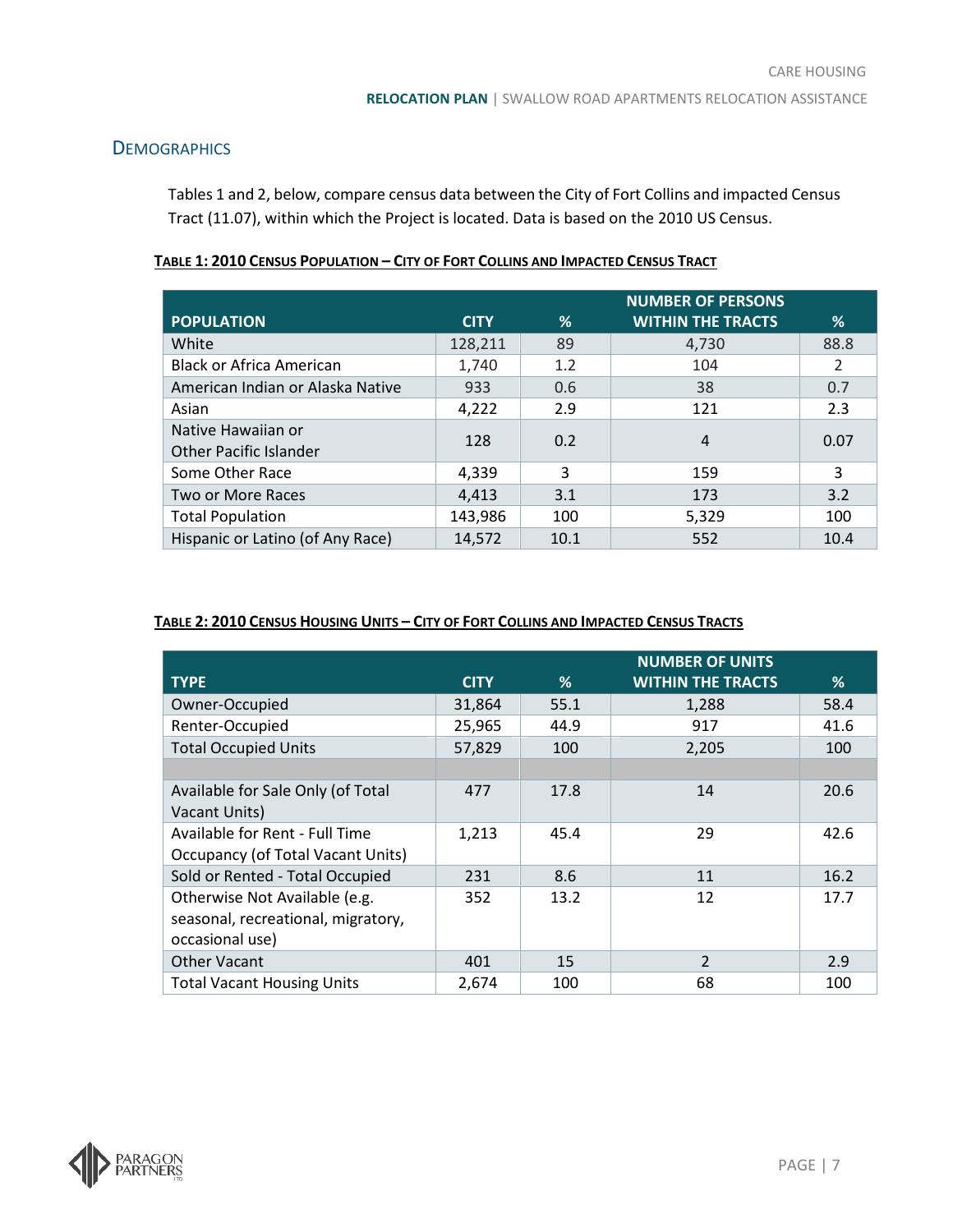## <span id="page-10-1"></span><span id="page-10-0"></span>**III. ASSESSMENT OF RELOCATION NEEDS**

### SURVEY METHOD

To gather the necessary information for the relocation plan, personal interviews were conducted with residents impacted within the Project area in both November and December of 2020. The occupants were asked about the household characteristics, such as the number of occupants, unit size, length of occupancy, disabilities or special needs, household income, and the desired area for a replacement dwelling. The information provided by the respondents has not been verified and is based solely on verbal information, which is sufficient for the purpose of completing the relocation plan.

### <span id="page-10-2"></span>RESIDENTIAL DATA AND NEEDS ASSESSMENT

#### <span id="page-10-3"></span>**FIELD SURVEY DATA**

There were 35 total surveys completed by households and 34 did not respond to the survey. The monthly rent for residents of Housing Catalyst ranges from \$954 to \$1,568 with an average rent of \$1,210. The monthly rent for CARE Housing residents ranges from \$681 to \$1,121 with an average rent of \$901. Between both Housing Catalyst and CARE Housing there are (42) 2 bedroom units and (42) 3 bedroom units. A total of 30 households require subscription transfers (i.e. internet, phone, television, etc.).

The respondent households include a total of 104 individuals. English is the primary language spoken by all 35 respondent households therefore all respondent households do not require an interpreter. A total of 20 households considered relocating to a comparable unit and 14 households considered relocating to another CARE property.

#### <span id="page-10-4"></span>**HOUSEHOLDS WITH SENIOR OR PERSONS WITH DISABILITIES**

A total of 9 households reported having a person with a disability and 10 households reported having a senior person.

#### <span id="page-10-5"></span>**INCOME**

Qualifying for CARE Housing affordable rental housing is based on your household's income. Income Guidelines are the total combined gross income for the household. Guidelines for various household sizes need to be met to be eligible for housing programs. Area Median Income (AMI) requirements vary by apartment and property. The guidelines are based on median incomes for Larimer County as set annually by the U.S. Dept. of Housing and Urban Development (HUD).

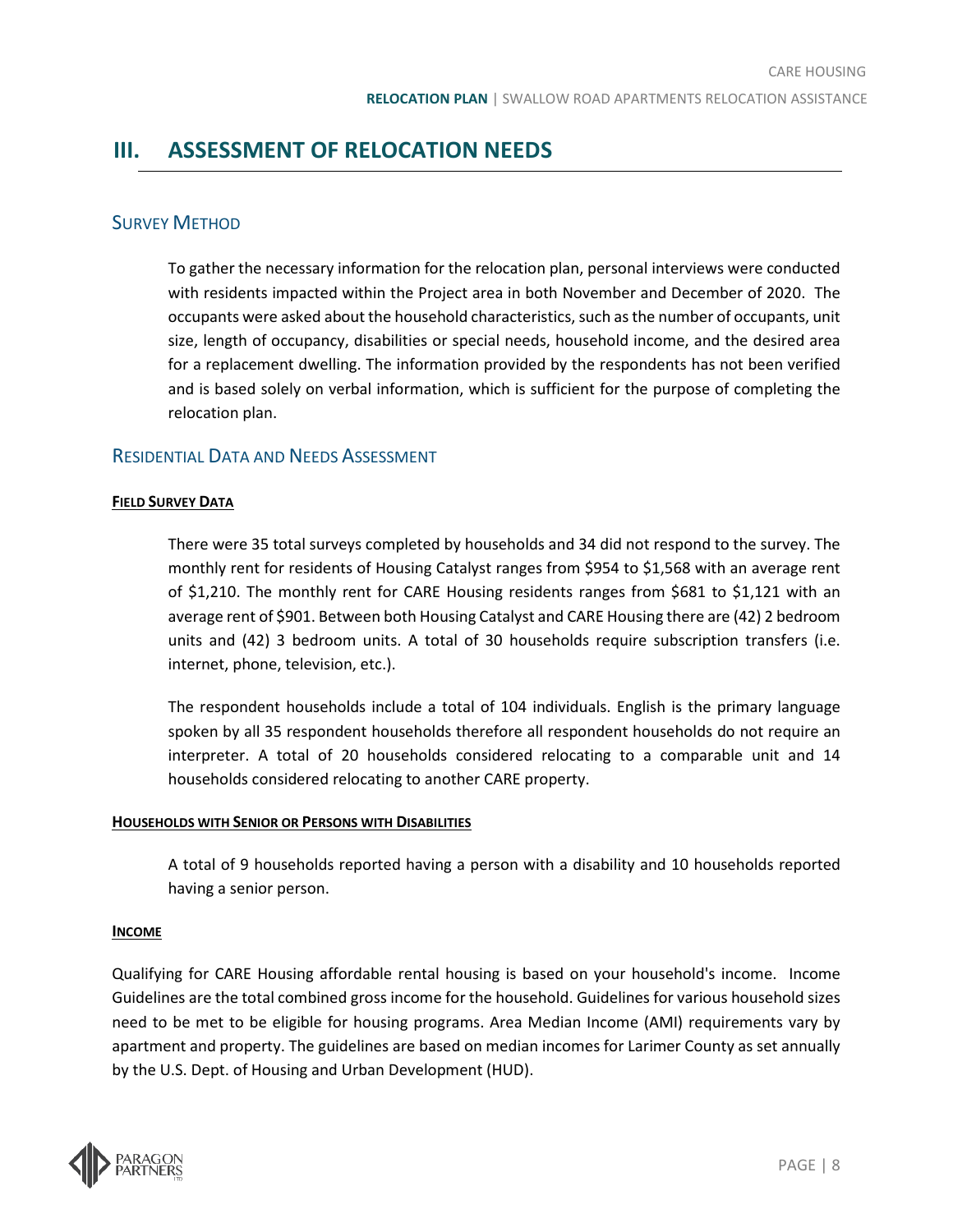| AMI | 1 Person | 2 Person | 3 Person | 4 Person | 5 Person | 6 Person |
|-----|----------|----------|----------|----------|----------|----------|
| 60% | \$41,760 | \$47,760 | \$53,700 | \$59,640 | \$64,440 | \$69,240 |
| 50% | \$34,800 | \$39,800 | \$44,750 | \$49,700 | \$53,700 | \$57,700 |
| 45% | \$31,320 | \$35,820 | \$40.275 | \$44.730 | \$48.330 | \$51,930 |
| 40% | \$27,840 | \$31,840 | \$35,800 | \$39,760 | \$42,960 | \$46,160 |
| 30% | \$20,880 | \$23,880 | \$26,850 | \$29,820 | \$32,220 | \$34,620 |

#### **TABLE 3: INCOME GUIDELINES FOR 30%-60% OF AREA MEDIAN INCOME (AMI) FOR LARIMER COUNTY 2020**

#### <span id="page-11-0"></span>**REPLACEMENT HOUSING NEEDS**

Replacement housing needs for eligible tenant occupants are based on the ratio of the household's number of bedrooms, and on the number of persons who are lawfully present in the U.S. Under this Plan, CARE has adopted a "2+1" occupancy standard. This is acceptable to HUD and is also reasonable under the Fair Housing Act. This policy allows for two occupants per bedroom and one occupant able to occupy a separate living, den or family room based on the number of lawfully present persons in the household. Thus, a one-bedroom dwelling may accommodate three people; a two-bedroom may accommodate up to five people, and a threebedroom up to seven people.

Referrals presented to any potential tenant displacee and based on the number of lawfully present persons in the household will reflect the appropriate bedroom count as required by any municipal standards. Two of the households are "underhoused" and will not need to be referred to a unit with a greater number of bedrooms. Please refer to Table 3 on the following page for type of replacement dwellings needed for the eligible occupants.

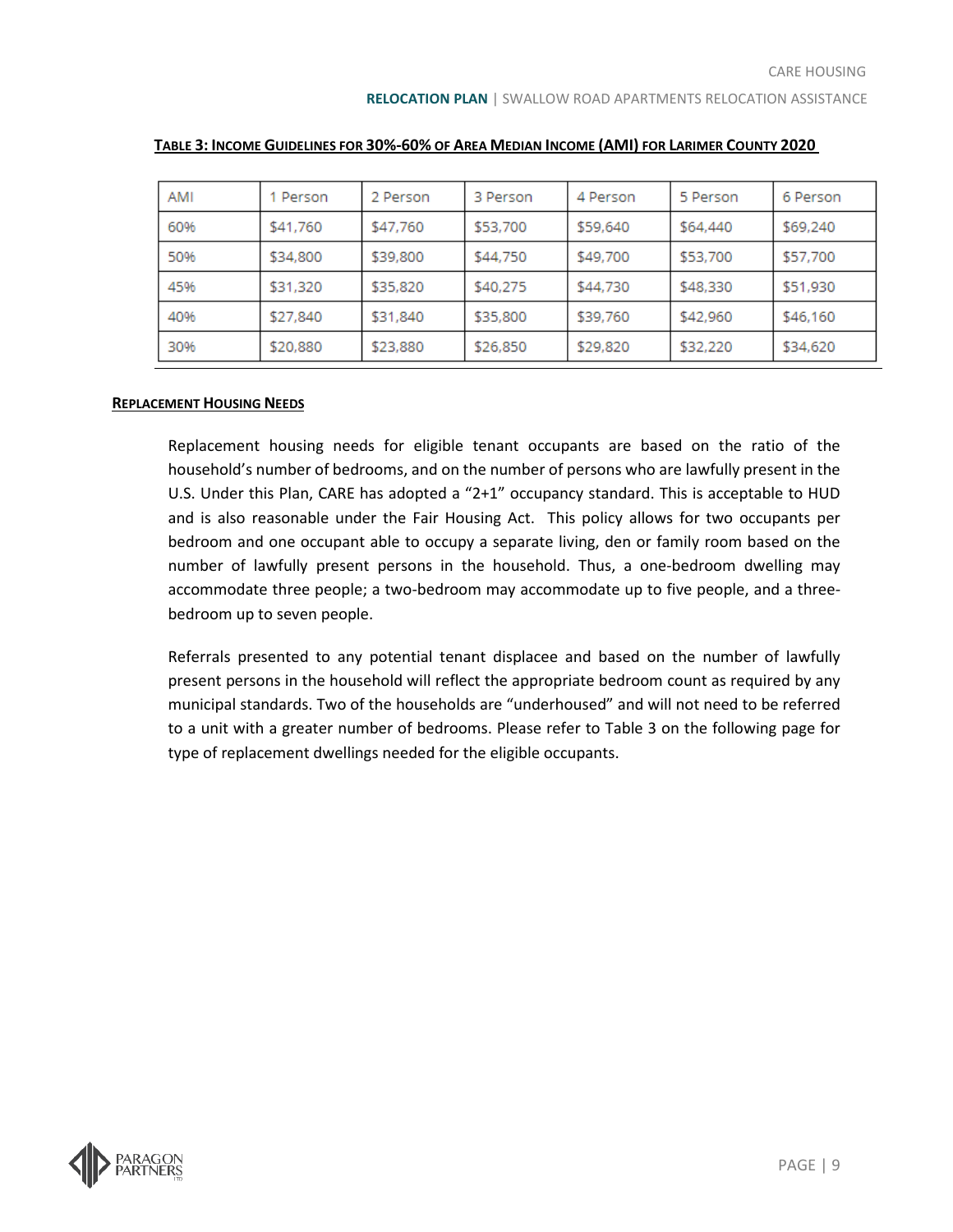# <span id="page-12-0"></span>**IV. RELOCATION RESOURCES**

The information gathered from the on-site interviews was used as the basis for a Resource Survey conducted during November and December of 2020 to determine the availability of replacement rental housing. The following sources were utilized:

- Classified rental listings from local newspapers and For Rent publications
- Multiple-Listing Services
- Internet resources

### <span id="page-12-1"></span>PERMANENT RELOCATION

Tenants who require permanent relocation assistance will be provided the following assistance:

Relocation Advisory Services.

- They are entitled to receive current and continuing information on available comparable replacement units and other assistance to help you find another home and prepare to move.
- Payment for Moving Expenses. Based on HUD
- Replacement Housing Payment. Tenants may be eligible for a replacement housing payment to rent or buy a replacement home. The payment is based on several factors including:
	- $\circ$  (1) the monthly rent and cost of utility services for a comparable replacement unit,
	- $\circ$  (2) the monthly rent and cost of utility services for the present unit, and
	- $\circ$  (3) 30% of your average monthly gross household income. This payment is calculated on the difference between the old and new housing costs for a one-month period and multiplied by 42.

### <span id="page-12-2"></span>TEMPORARY RELOCATION

Tenants who are temporarily relocated will be provided the following assistance:

- Payment for Moving Expenses. Tenants are entitled to be reimbursed for all reasonable out-ofpocket expenses incurred in connection with any temporary move. A relocation claim form will be prepared and submitted to CARE for payment.
- The location of your temporary replacement unit will be at a CARE unit. This temporary housing has been determined to be decent, safe and sanitary.

CARE will be responsible for assisting each household in relocating to comparable replacement housing. Any replacement housing unit approved by CARE must meet decent, safe and sanitary housing requirements in accordance with the Uniform Act. The following is general information on what is comparable (defined at 49 CFR Part 24, §24.2(a)(6)). When inspecting potential replacement housing you should consider the following:

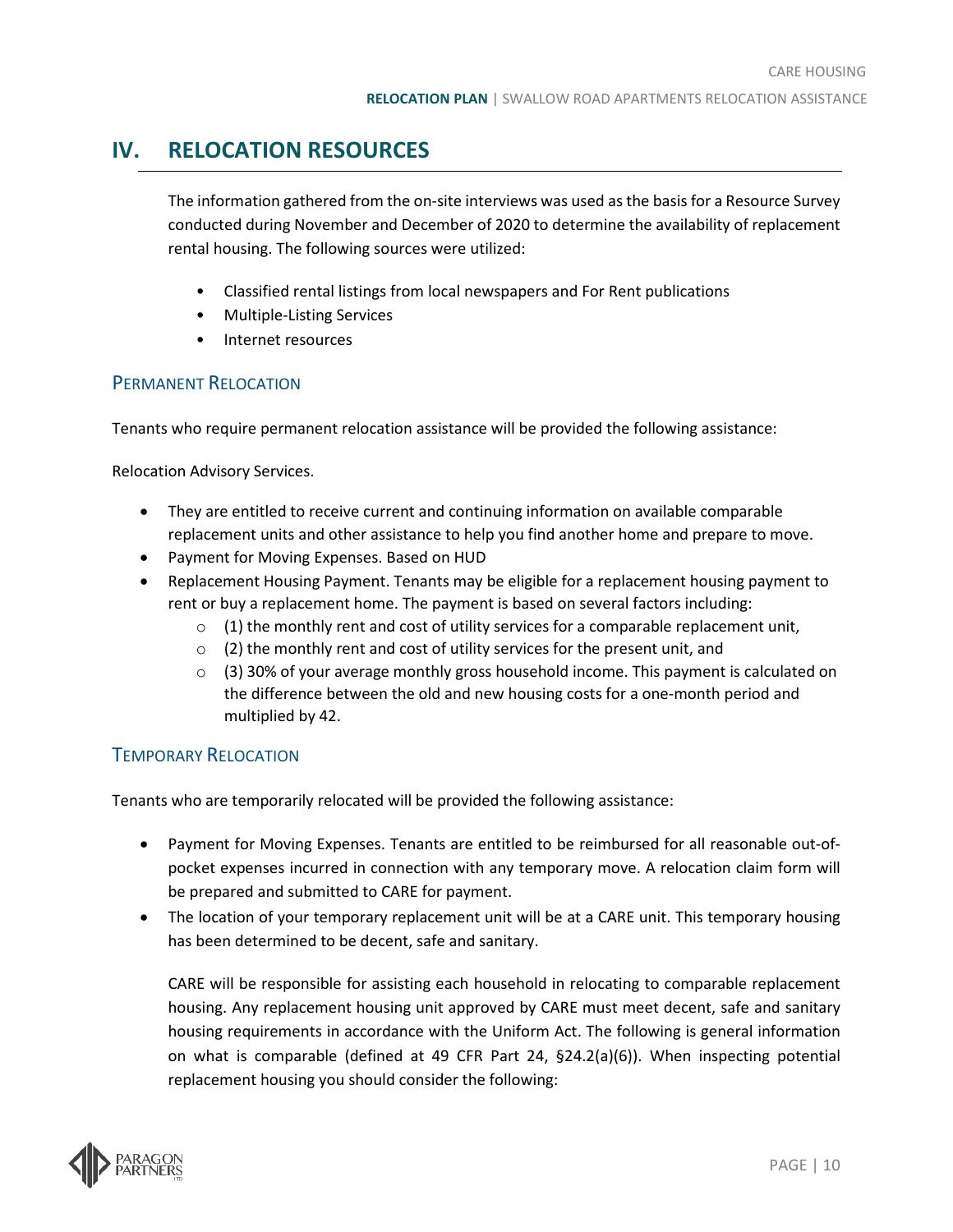- Decent, safe and sanitary (defined at 49 CFR Part 24 sec. 24.2(a)(8)).
- Functionally equivalent
- Adequate in size to accommodate the occupants.
- In an area not subject to unreasonable adverse environmental conditions.
- In a location generally not less desirable than the location of the displaced person's dwelling with respect to public utilities and commercial and public facilities, and reasonably accessible to the person's place of employment.
- On a site that is typical for residential development with normal site improvements, including customary landscaping. The site need not include special improvements.
- Currently available to the displaced person on the private market.
- Within the financial means of the displaced person.
- For a person receiving governmental housing assistance before displacement, a dwelling that may reflect similar governmental housing assistance.

### <span id="page-13-0"></span>RESIDENTIAL PROPERTY FOR RENT

The survey identified properties in Fort Collins. However, as with any resource survey, results reflect conditions at a given point in time, and individual units may or may not be available at the time of displacement. A total of 47 for rent units in Fort Collins were identified. Rental housing survey data is summarized in Table 4 below:

#### **TABLE 4: AVAILABLE REPLACEMENT SITES – RENTAL HOUSING**

| <b>NO. DWELLINGS</b><br><b>AVAILABLE (NEEDED)</b> | <b>NO. BEDROOMS</b> | <b>ASKING PRICE RANGE AND</b><br><b>MEDIAN</b> |
|---------------------------------------------------|---------------------|------------------------------------------------|
| 25(4)                                             |                     | $$1,503 - $1,882$<br>\$1,693                   |
| 22(2)                                             |                     | $$1,600 - $2,429$<br>\$2,015                   |

The housing resource survey indicates that there is an ample supply of comparable rental property available to the displacees. While adequate replacement sites are available, current rents paid by displaced occupants may increase. Any such rent increases will be addressed through CARE's obligation under the relocation program, including Last Resort Housing requirements, as described within Section V of this Plan.

### <span id="page-13-1"></span>TEMPORARY RELOCATION

Under the Uniform Act, a person to be temporarily relocated is not considered a Displaced Person. Temporary relocation occurs when an occupant must vacate their dwelling as a result of a project, but is expected to return to the property within 12 months. A displacing organization which fails to meet its obligation to return a temporarily relocated person to the project within one year may

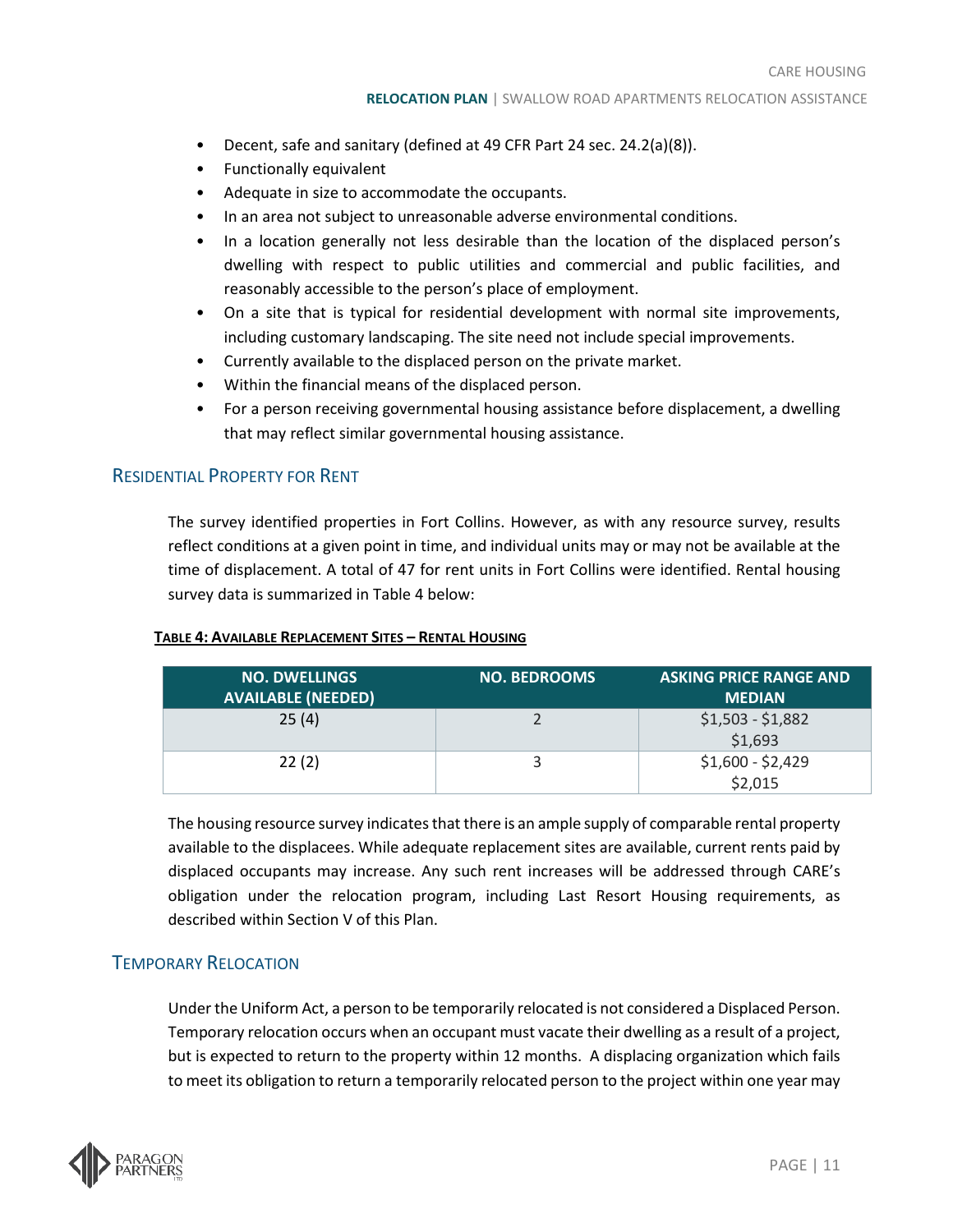be liable for all costs connected with a subsequent permanent displacement of the person beginning at the end of the one year period (including a Replacement Housing Payment).

### <span id="page-14-0"></span>PROGRAM ASSURANCES AND STANDARDS

There are adequate funds to relocate all the households that would be displaced if the Project is implemented. Relocation Services will be provided to ensure that displacement does not result in different or separate treatment of households based on race, nationality, color, religion, national origin, sex, marital status, familial status, disability, or any other basis protected by the federal Fair Housing Amendments Act, the Americans with Disabilities Act, Title VI of the Civil Rights Act of 1964, Title VIII of the Civil Rights Act of 1968, and the Unruh Act, as well as any other arbitrary or unlawful discrimination.

### <span id="page-14-1"></span>COMPETING PROJECTS

There are other active and proposed projects in the neighboring communities. However, these projects, individually or combined, are not on a scale that would negatively impact the availability of replacement housing for the Project area residents.

### <span id="page-14-2"></span>**SUMMARY**

The purpose of this Plan is to evaluate and assess the needs of residential occupants impacted by the proposed Project. Based on information gathered from interviews, site inspections and survey data, a sufficient number of comparable replacement dwellings are available to successfully relocate the impacted households.

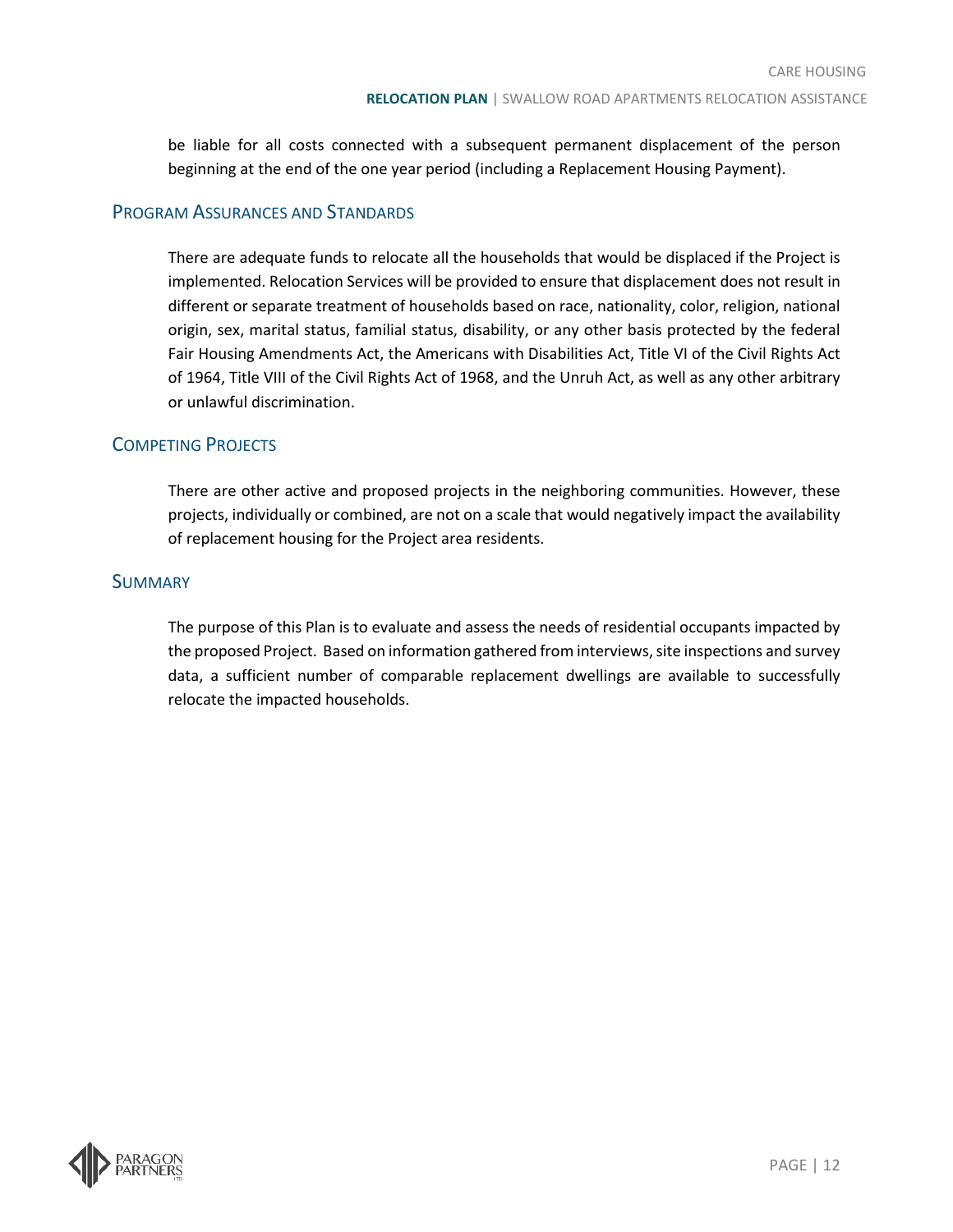# <span id="page-15-0"></span>**V. RELOCATION ASSISTANCE PROGRAM**

CARE will implement a comprehensive Relocation Assistance Program, which consists of advisory and financial assistance. Services will be provided in such a manner as to minimize hardship, ensure consistent and equal treatment of residents, without regard to race, nationality, color, religion, national origin, sex, marital status, familial status or disability. These principal components will be implemented in accordance with the Uniform Act.

### <span id="page-15-1"></span>ADVISORY SERVICES

Individuals and/or families moving from and returning to existing homes as a result of the Project will receive advisory assistance from CARE, including the following:

- Provide all required notices
- Determine the needs of residents eligible for relocation assistance
- Provide reasonable services and assistance to successfully relocate residents
- Provide advisory assistance including assistance with filing a formal grievance or appeal

### <span id="page-15-2"></span>TEMPORARY RELOCATION BENEFITS TO OCCUPANTS

Relocation benefits will be paid in accordance with CARE's administrative procedures. Protections under a temporary move are limited to payment of all reasonable out-of-pocket expense incurred in connection with the temporary move. These include: moving expenses to and from the temporary location, including full replacement value insurance, storage of personal property, the reasonable cost of housing during the temporary relocation, and coordinating move back to renovated unit.

### <span id="page-15-3"></span>PERSONAL PROPERTY MOVE

CARE will pay for the actual cost of the move to and from the temporary relocation site. Assistance with restocking will be available for those who have made this request.

### <span id="page-15-4"></span>**STORAGE**

Typically, in the event that storage of personal property is required, the resident may pay the storage facility directly and seek reimbursement from CARE or request a direct payment to the storage facility. Storage expenses must be pre-approved. However, if needed, CARE will provide onsite storage and storage of specialty items within their indoor storage facility, as appropriate.

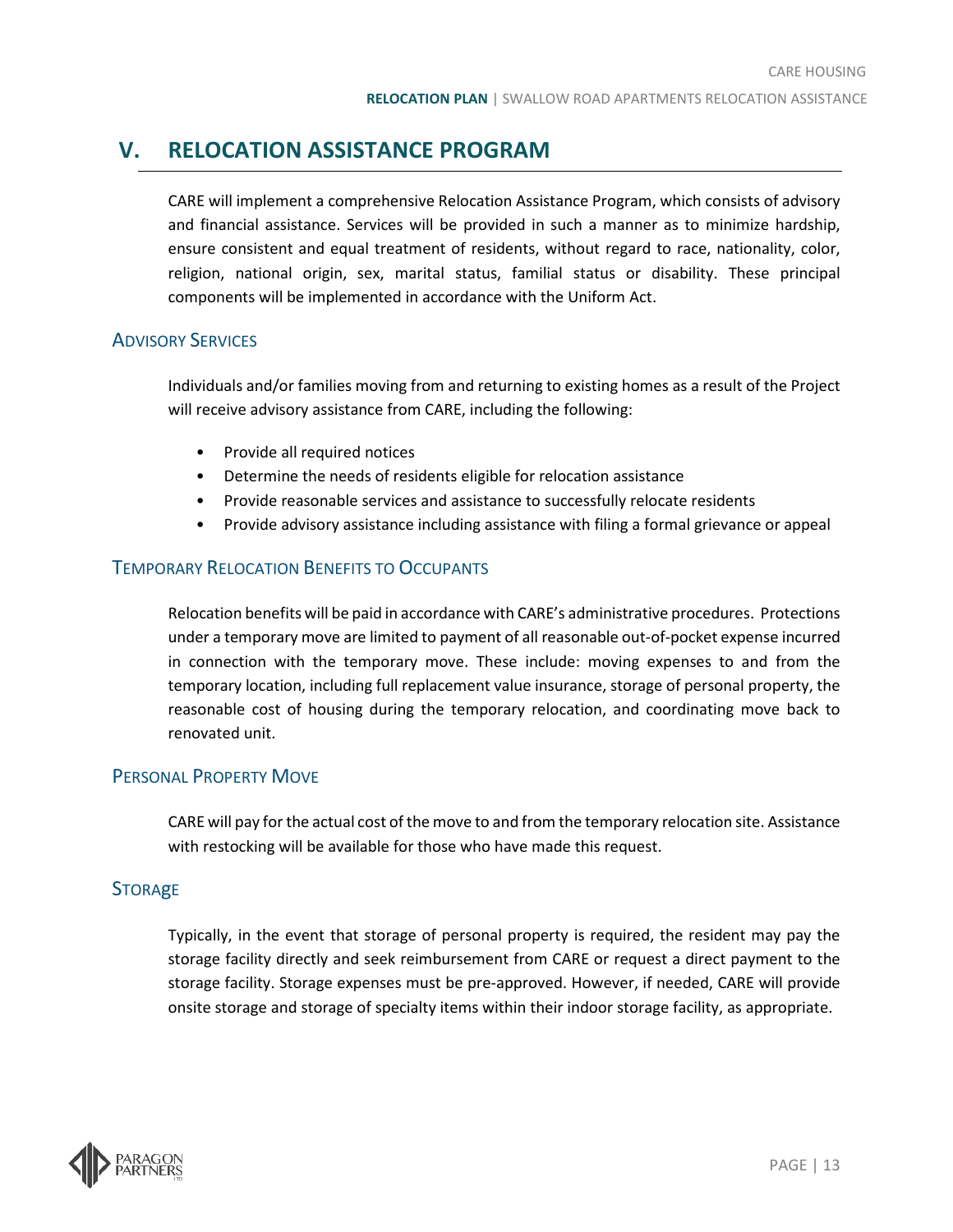### <span id="page-16-0"></span>TEMPORARY SITE RENT

Payment of any reasonable increase in rent from the subject site to the temporary relocation site is an eligible expense. However, CARE has chosen to pay the entire rent for the temporary unit in full, including any necessary pet deposits. Each impacted household will need to continue to pay CARE Housing or Housing Catalyst the entire rent for its subject unit, in accordance with the individual rental agreement. For those opting to stay with friends or relatives during the temporary move, payment for the cost for temporary housing may not exceed that which would have been paid to CARE Housing or Housing Catalyst, and must be documented with a written rental agreement.

### <span id="page-16-1"></span>MISCELLANEOUS EXPENSES/INCIDENTALS

Incidentals at the temporary unit such as long distance phone calls, etc., which are not a direct result of the temporary relocation are ineligible for reimbursement. Given that each unit will have a fully functional kitchen, there will be no per diem allowance authorized.

### <span id="page-16-2"></span>PERMANENT RELOCATION BENEFITS TO RESIDENTIAL OCCUPANTS

Displaced occupants are also eligible for relocation benefits. These benefits are limited to those necessary for the rental or purchase of a comparable replacement property and moving costs of personal property. As part of ongoing advisory assistance, each displacee will be counseled as to available options and the consequences of any choice with respect to financial assistance. Moving costs and relocation benefits will be paid upon submission of required claim forms and documentation in accordance with HOPE, Inc.'s administrative procedures. These include:

### <span id="page-16-3"></span>MOVING EXPENSE PAYMENTS

Any displaced person who lawfully occupies the property being acquired, regardless of the length of occupancy, will be eligible for payment of moving costs associated with personal property located at the displacement site. Displacees may choose either a fixed moving payment based on a room count schedule, or reimbursement of actual costs associated with a move completed by a professional mover.

### <span id="page-16-4"></span>FIXED PAYMENT (ROOM COUNT SCHEDULE)

The fixed moving payment is a one-time allowance for a self-move that does not require back-up documentation. The current schedule for fixed moving payments is set forth in Table 5 below:

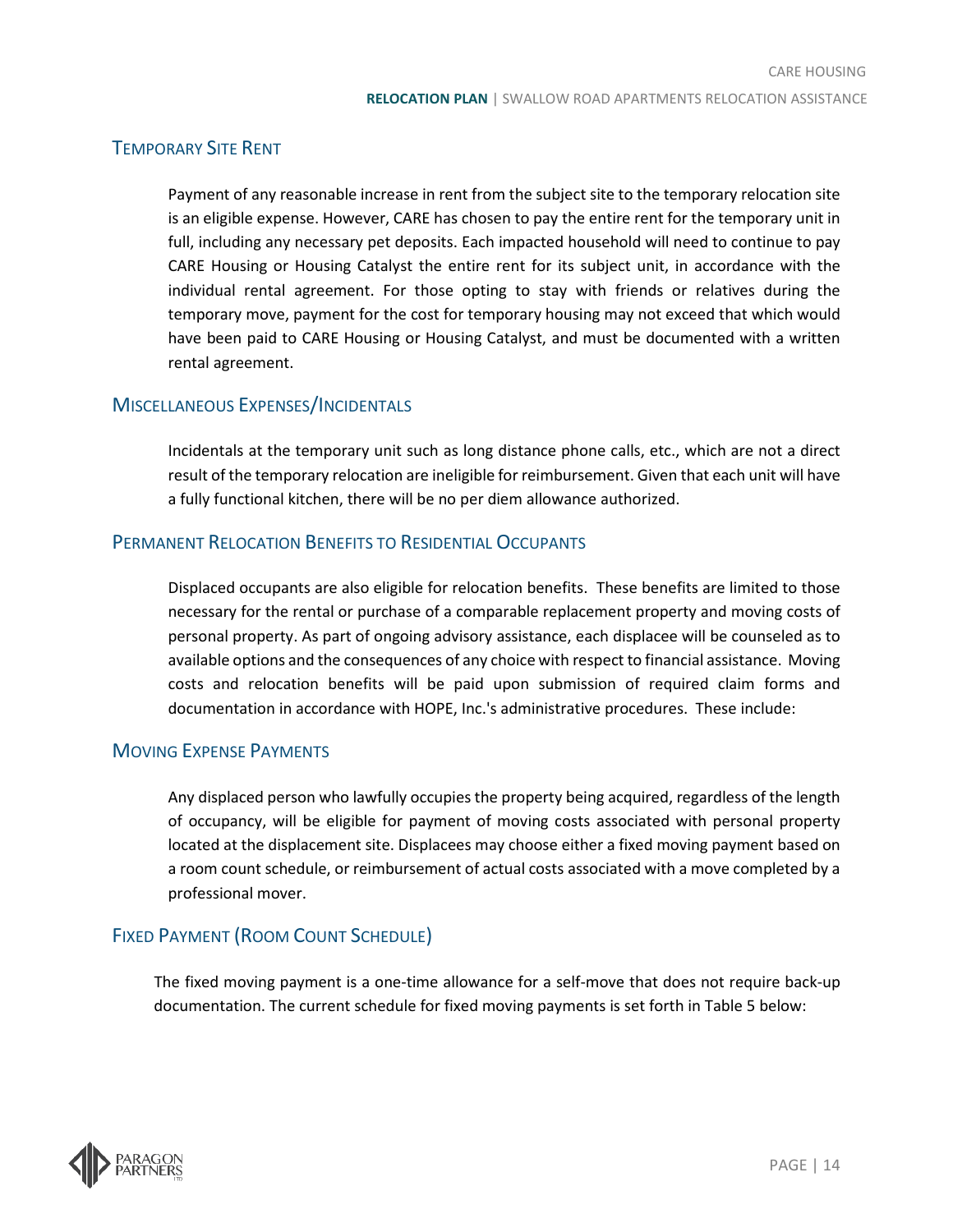#### **TABLE 5: FIXED MOVING SCHEDULE**

#### **FURNISHED ROOMS**

| <b>ROOM COUNT</b>                  | <b>PAYMENT</b> |
|------------------------------------|----------------|
| 1 Room                             | \$675          |
| 2 Rooms                            | \$895          |
| 3 Rooms                            | \$1,115        |
| 4 Rooms                            | \$1,270        |
| 5 Rooms                            | \$1,425        |
| 6 Rooms                            | \$1,580        |
| 7 Rooms                            | \$1,735        |
| \$1,890<br>8 Rooms                 |                |
| Each additional room               | \$155          |
| <b>Occupants-Unfurnished Rooms</b> |                |
| 1 Room not furnished               | \$385          |
| Each additional room               | \$55           |

### <span id="page-17-0"></span>ACTUAL COST (PROFESSIONAL MOVE)

The displacee may elect to retain the services of a licensed professional mover, in which case CARE will pay for the actual cost of the move within a 50-mile radius from the subject property, based on the lower of two acceptable moving bids. After the move is completed, the displacee may pay the mover directly and seek reimbursement from CARE or request a direct payment to the mover.

### <span id="page-17-1"></span>RENTAL ASSISTANCE PAYMENTS TO TENANT OCCUPANTS

In addition to a payment for moving expenses, residential tenants who have established their residency in the displacement dwelling at least 90 days prior to the first written offer by CARE for the property acquisition will be eligible to receive a Rental Assistance Payment (RAP). Payment to residential tenants is determined on the basis of their current rent, their ability to pay if they qualify as Low Income under HUD income standards, market rent of a comparable replacement dwelling, and the actual rent of the replacement unit, plus any estimated cost increase for utilities. Except in the case of "Last Resort Housing" situations, and pursuant to the Uniform Act, any RAP is limited to a maximum of \$7,200. Last Resort Housing assistance is authorized when comparable replacement housing is not available at rental rates within the tenant's financial means. Please see Table 6 below for a sample RAP calculation.

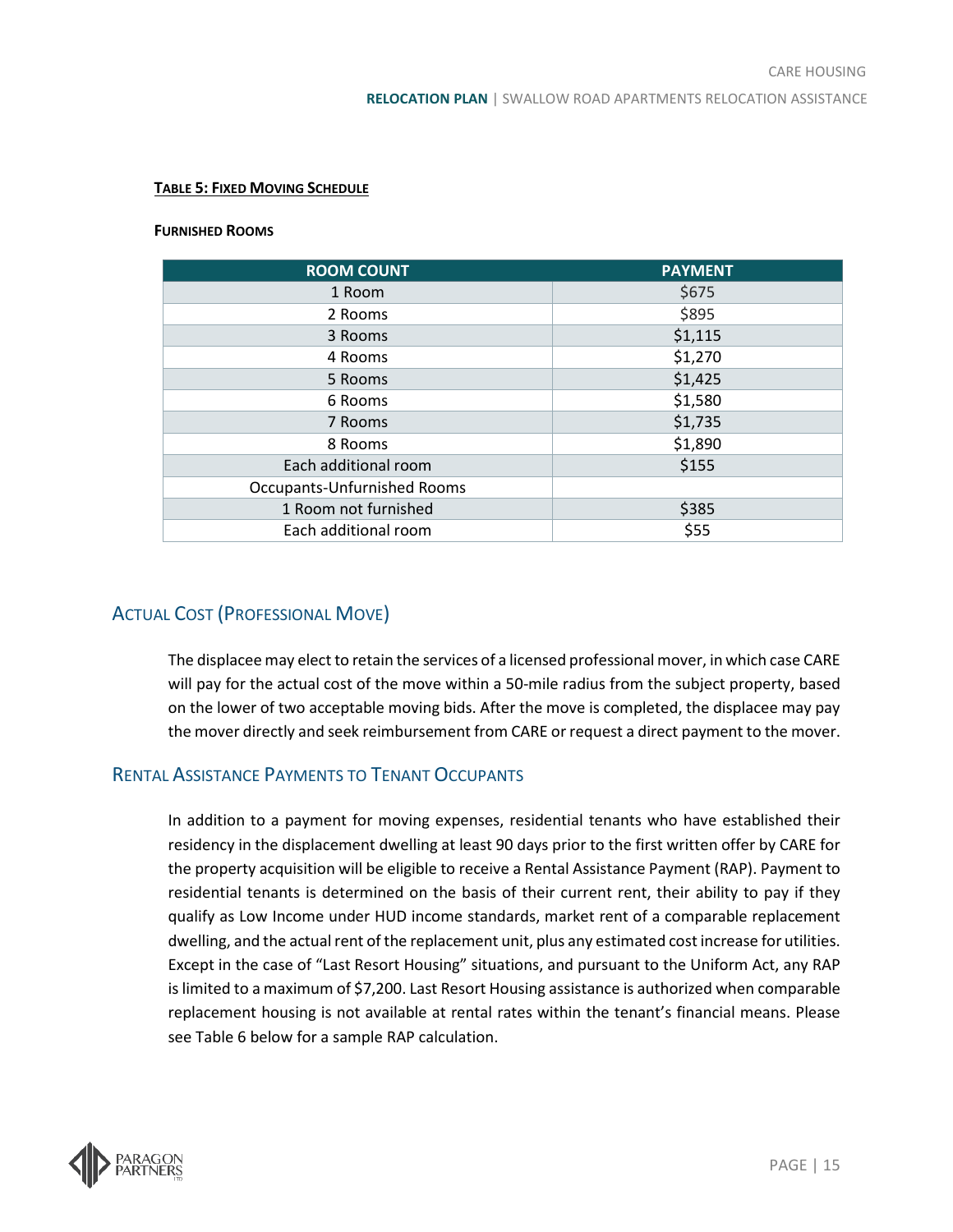| <b>SELECT LESSER OF:</b>                      |         |                                              |  |  |
|-----------------------------------------------|---------|----------------------------------------------|--|--|
| 1. Subject Rent                               | \$750   | Subject rent plus utilities                  |  |  |
|                                               |         |                                              |  |  |
| 2. Ability to pay                             | \$650   | 30% of gross household income, if low income |  |  |
|                                               | \$650   | <b>Yields Base Rent</b>                      |  |  |
| <b>SUBTRACT BASE RENT FROM THE LESSER OF:</b> |         |                                              |  |  |
| 3. Comparable rent                            | \$800   | Comparable rent + utilities                  |  |  |
| <b>OR</b>                                     |         |                                              |  |  |
| 4. Actual rent paid                           | \$750   | Actual new rent plus utilities               |  |  |
|                                               | \$750   | <b>Yields New Rent Factor</b>                |  |  |
| <b>RENTAL ASSISTANCE PAYMENT</b>              |         |                                              |  |  |
| 5. Monthly need                               | \$100   | Rent factor minus base rent (\$750-\$650)    |  |  |
| Payment                                       | \$4,200 | Monthly need multiplied by 42 months         |  |  |

#### **TABLE 6: SAMPLE CALCULATION OF RENTAL ASSISTANCE PAYMENT**

A residential tenant who has not been in residency for at least 90 days prior to the first written offer is only entitled to receive a moving expense payment unless they qualify under Last Resort Housing, which is discussed below. A tenant who has occupied the displacement property less than 90 days prior to HOPE, Inc.'s original written purchase offer to the property owner is eligible for Last Resort Housing based solely on income qualification.

Relocation payments under Section 104(d) of the Housing and Community Development Act of 1974 are not triggered as the Project will not demolish low income housing or convert existing low income housing to a use other than low income housing.

Tenants may choose to use their RAP for a down payment allowance and/or non-recurring closing costs when electing to purchase a replacement home.

### <span id="page-18-0"></span>LAST RESORT HOUSING

The Uniform Act contains policies and procedures for implementing a Last Resort Housing Program. This program is authorized by statute if affordable replacement housing cannot be found within the basic statutory relocation amount of \$7,200 for tenant occupants, or if comparable decent safe and sanitary housing cannot be provided within the tenant's financial means, regardless if they do not meet the 90-Day occupancy requirement and are not specifically ineligible. Based on the rent being paid by the current tenants, it is assumed that all three (3) households will qualify for Last Resort Housing. In this event, additional rent supplements above the statutory limit of \$7,200 will be made to enable the displacees to rent a replacement site.

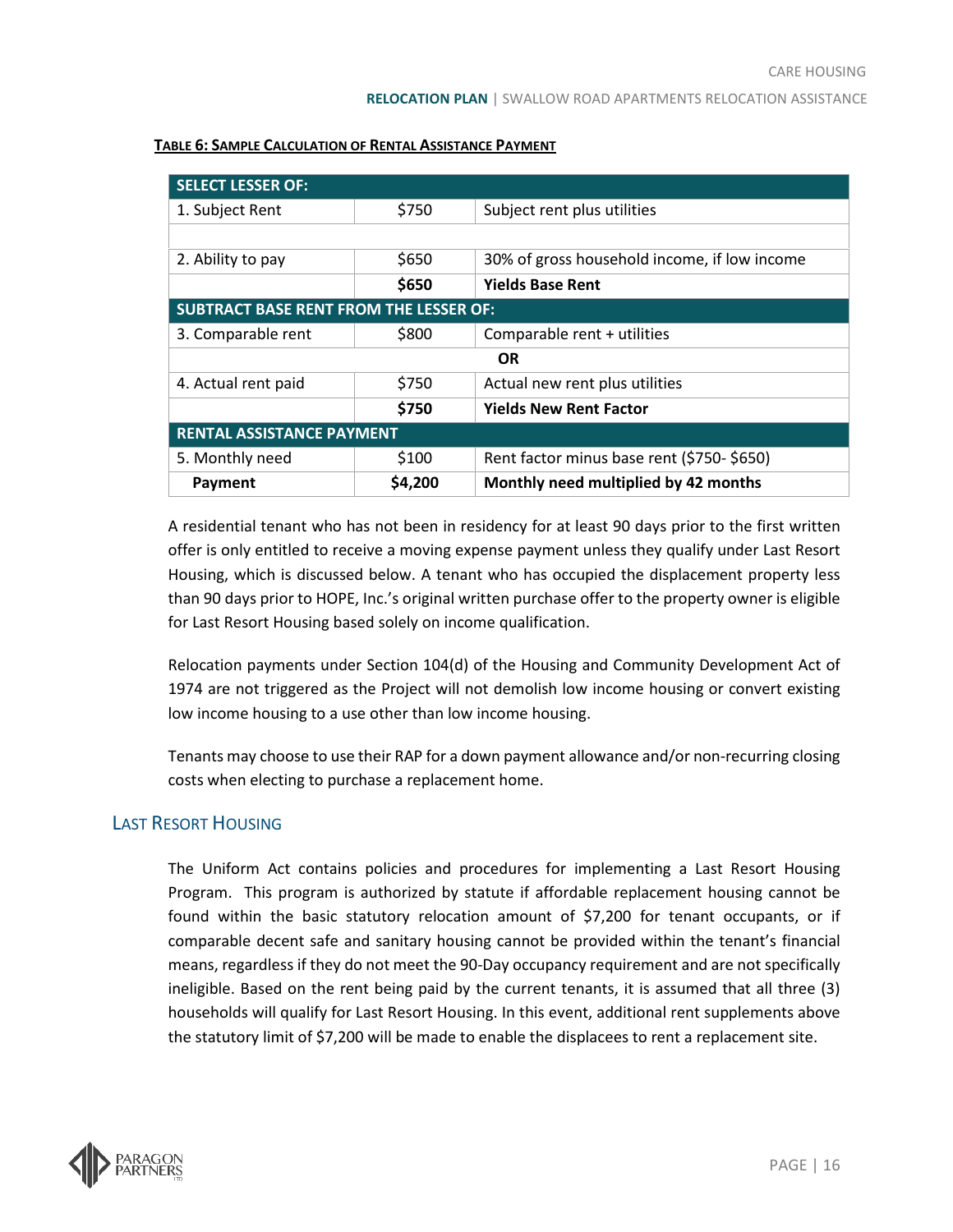### <span id="page-19-0"></span>RELOCATION ASSISTANCE TAX ADVISORY

Under the Uniform Act, relocation payments are not considered as income. No relocation benefit payment received by a displaced person shall be considered as income for the purposes of the Internal Revenue Code, or for the purpose of determining the eligibility or the extent of eligibility of the person, for assistance under the Social Security Act or any other Federal law, except for a Federal law providing low income housing assistance.

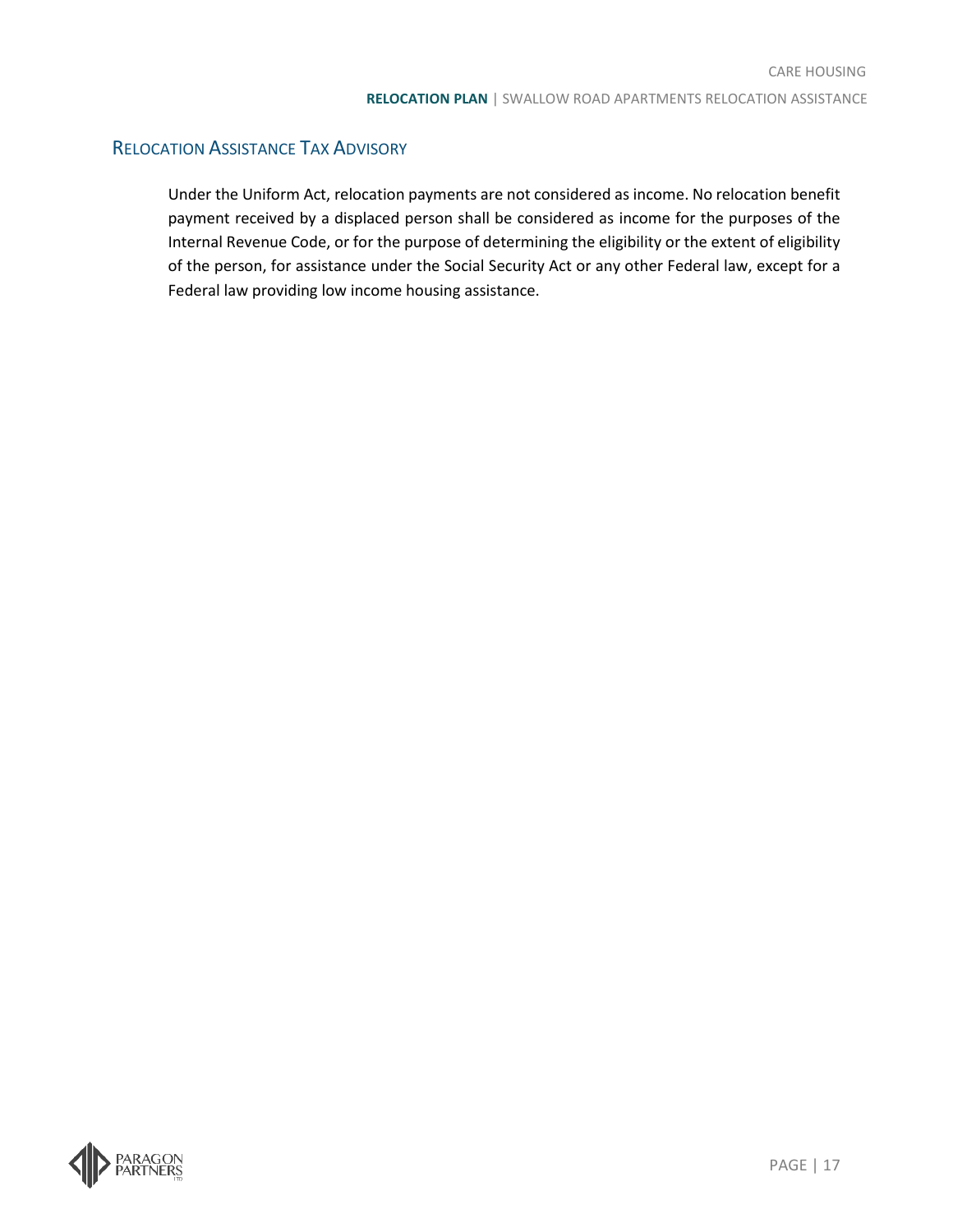# <span id="page-20-1"></span><span id="page-20-0"></span>**VI. ADMINISTRATIVE PROVISIONS**

### **NOTICES**

Any official notice that CARE is required to provide to a resident shall be personally delivered or sent by certified or registered first-class mail, return receipt requested. Notices will be written in understandable language, and persons unable to read or understand any notice will be provided translation and counseling. Each notice will indicate the name, address, and telephone number of a person who may be contacted for answers to questions or other additional assistance.

The principal notices and letters are:

- 1. General Information Notice (See Exhibit B)
- 2. Notice of Temporary Displacement (See Exhibit C)
- 3. Notice of Eligibility (See Exhibit D)
- 4. 90-Day Notice To Vacate (See Exhibit E)
- 5. Notice of Non-displacement (See Exhibit F)
- 6. Lease Amendment for Temporary Unit (See Exhibit G)
- 7. Construction Temporary Move Letter (See Exhibit H)
- 8. Construction Temporary Move Back Letter (See Exhibit I)

The General Information Notice is intended to provide potential displacees with a description of CARE's relocation program, eligibility criteria, information regarding potential financial assistance, and appeal rights. The General Information Notices were issued on February 24<sup>th</sup> and May 5<sup>th</sup> of 2020. The Notice of Eligibility will contain a determination of eligibility for relocation assistance and a description or itemization of potential entitlement benefits.

No lawful occupant affected by this Project will be required to move without having received at least 90 days advance written notice of the earliest date by which the move will be necessary. A 90-Day Notice will not be issued to any residential displacee without first being given information regarding an available replacement dwelling.

The two principal notices for temporary relocation are:

- General Information Notice and Notice of Non Displacement
- Notice of Temporary Displacement

The General Information Notice and Notice of Non Displacement is intended to provide potential displacees with a description of CARE's relocation program, eligibility criteria, information regarding potential financial assistance, and appeal rights. This notice was sent via regular mail

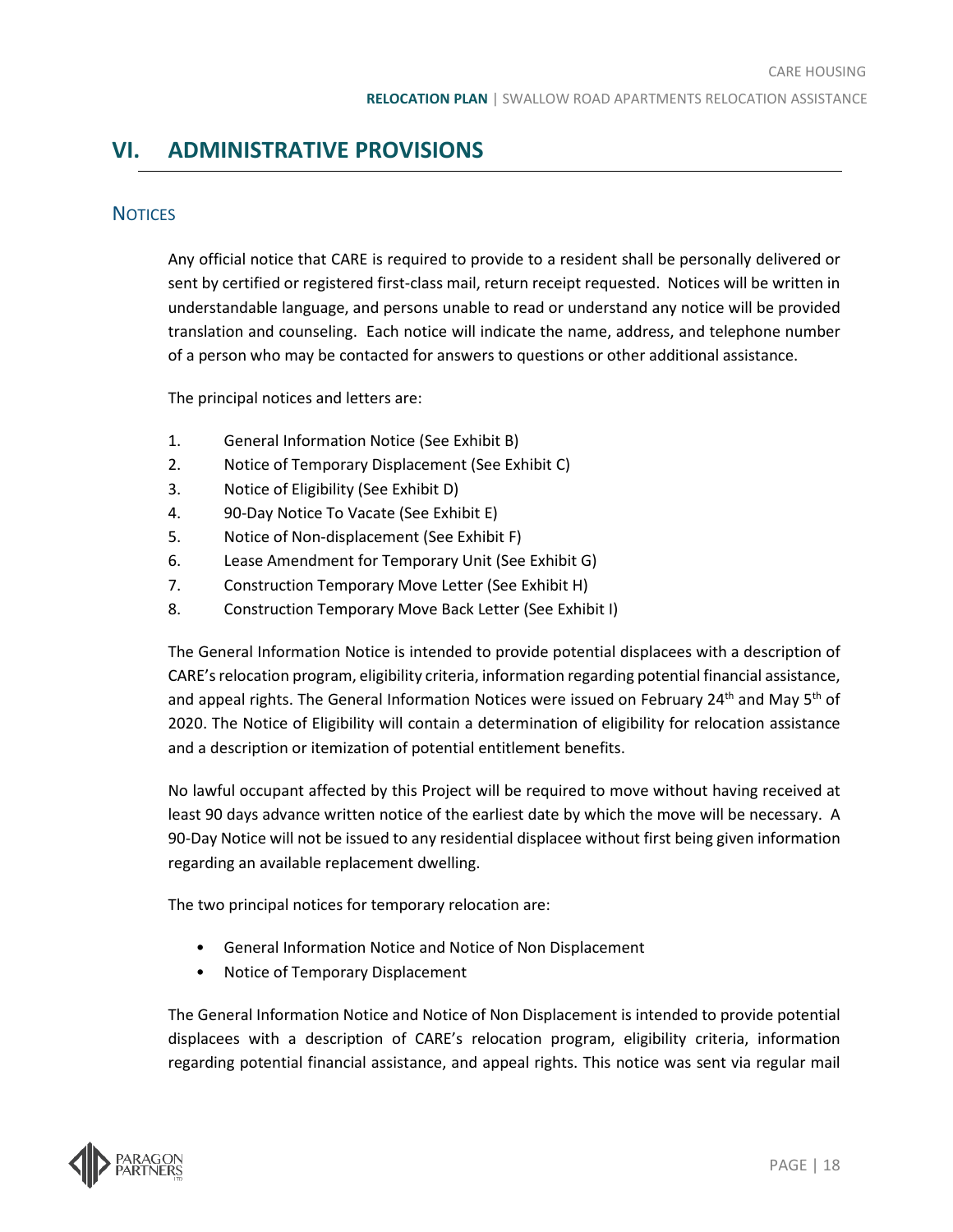on February 24<sup>th</sup> 2020 to residents of CARE Housing and on May 5<sup>th</sup> 2020 to residents of Housing Catalyst.

No lawful occupant affected by this Project will be required to move without having received at least 30 days advance written notice of the earliest date by which the move will be necessary. This will be done in the form of a "Notice of Temporary Displacement". This 30-day notice will not be issued to any residential displacee without first being given information regarding an available replacement dwelling.

### <span id="page-21-0"></span>LANGUAGE ASSISTANCE

Language assistance will be available for occupants who do not understand or speak English. CARE will provide documentation in foreign languages as requested by the displacees.

### <span id="page-21-1"></span>RIGHT TO APPEAL

A displacee may file a written appeal with CARE if you believe that CARE has failed to properly determine eligibility for or the amount of a relocation payment. Payment limitations which have statutory maximums such as site search expenses or reestablishment expenses cannot be appealed. If a displacee submits an appeal, the displacee will be given a prompt and full opportunity to be heard. The displacee will also have the right to be represented by legal counsel or other representation in connection with the appeal, but solely at their own expense. CARE will provide assistance as needed in completing the appeal form, and will explain the appeal process to the displacee. A written appeal must be submitted to the relocation agent, and CARE will conduct an informal review of the case. The appeal must be filed no later than 60 days from the date you received written notification of CARE's initial determination. If the appeal is denied, a written appeal must be submitted to:

> Chief Engineer CDOT 4201 East Arkansas Avenue Denver, Colorado 80222

### <span id="page-21-2"></span>LAWFUL PRESENCE

Pursuant to Public Law 105-117, aliens not lawfully present in the United States are ineligible for relocation assistance, unless such ineligibility would result in an exceptional hardship to a qualifying spouse, parent or child. All persons seeking relocation assistance will be required to certify that they are a United States citizen or national, or an alien lawfully present in the United States.

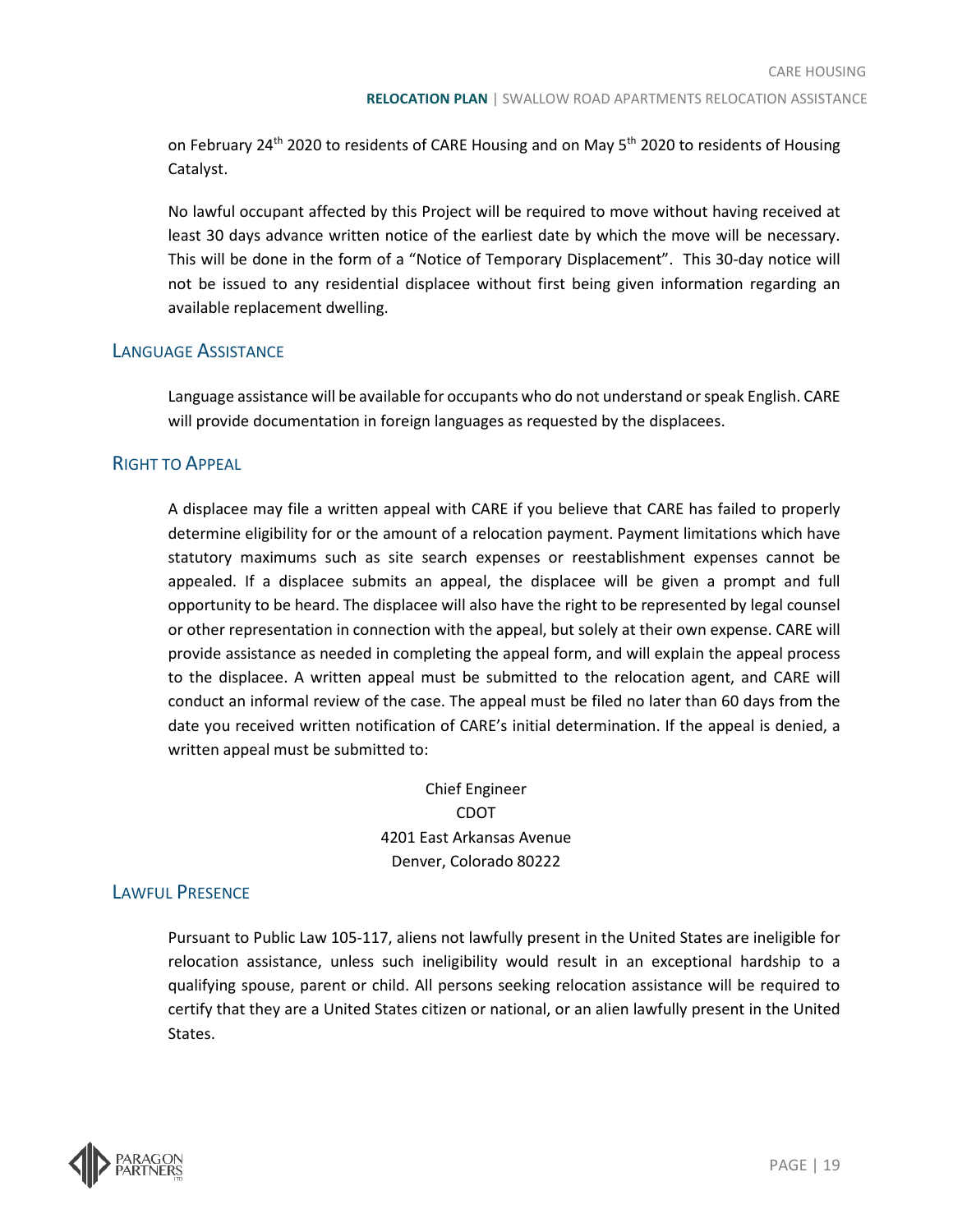### <span id="page-22-0"></span>PROJECTED DATES OF DISPLACEMENT

The projected date for the displacement of the occupants within Phase I is the first quarter of 2021. It is anticipated that the temporary relocation will last approximately thirty days per phase. The tentative renovation schedule is detailed in Exhibit A, Draft Schedule.

CARE recognizes that eviction is permissible only as a last resort. Eviction will only take place in cases of illegal occupancy, nonpayment of rent, serious or repeated violations of the material terms of the rental agreement, a dangerous or illegal act in the unit, or if the occupants refuse all reasonable offers to comparable housing. In all cases, relocation records must be documented to reflect the specific circumstances surrounding the eviction. If a tenant is evicted for cause, all relocation benefits to which they may be entitled may be jeopardized. Tenants who are evicted retain their right to claim relocation benefits. CARE pledges that an eviction will not be undertaken for the purpose of evading its obligation to make payments under its Relocation Assistance Program, or other assistance to which a Displaced Person may otherwise be entitled.

### <span id="page-22-1"></span>PROGRAM ASSURANCES AND STANDARDS

There are adequate funds to temporarily relocate all the households that will be displaced in order to accommodate this project. Relocation services will be provided to ensure that displacement does not result in different or separate treatment of households based on race, nationality, color, religion, national origin, sex, marital status, familial status, disability, or any other basis protected by the federal Fair Housing Amendments Act, the Americans with Disabilities Act, Title VI of the Civil Rights Act of 1964, Title VIII of the Civil Rights Act of 1968, and any other arbitrary or unlawful discrimination.

### <span id="page-22-2"></span>RELOCATION COSTS

CARE pledges to appropriate, on a timely basis, the funds necessary to ensure the successful completion of the Project, in accordance with the Uniform Act.

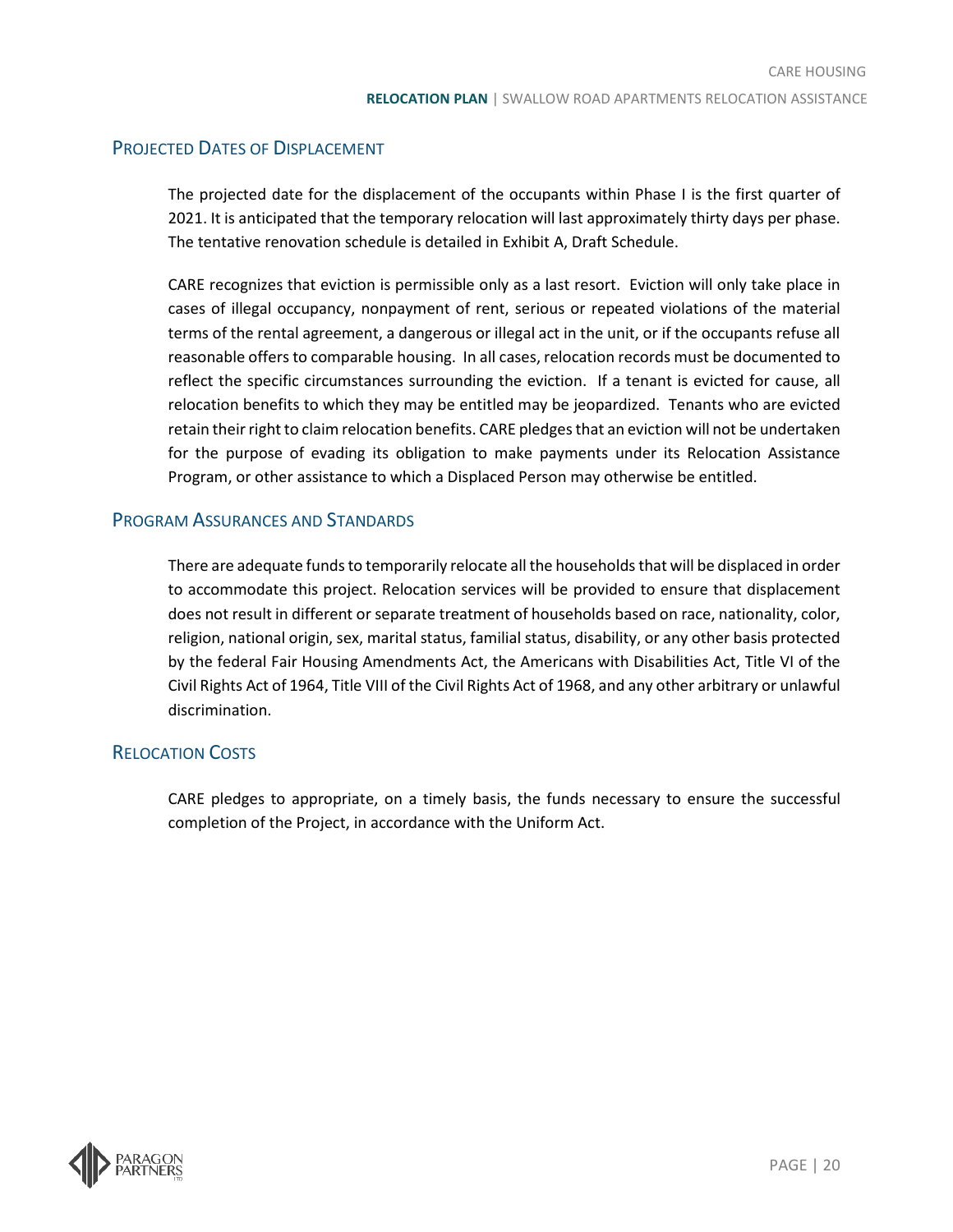<span id="page-23-1"></span><span id="page-23-0"></span>EXHIBIT A – DRAFT SCHEDULE

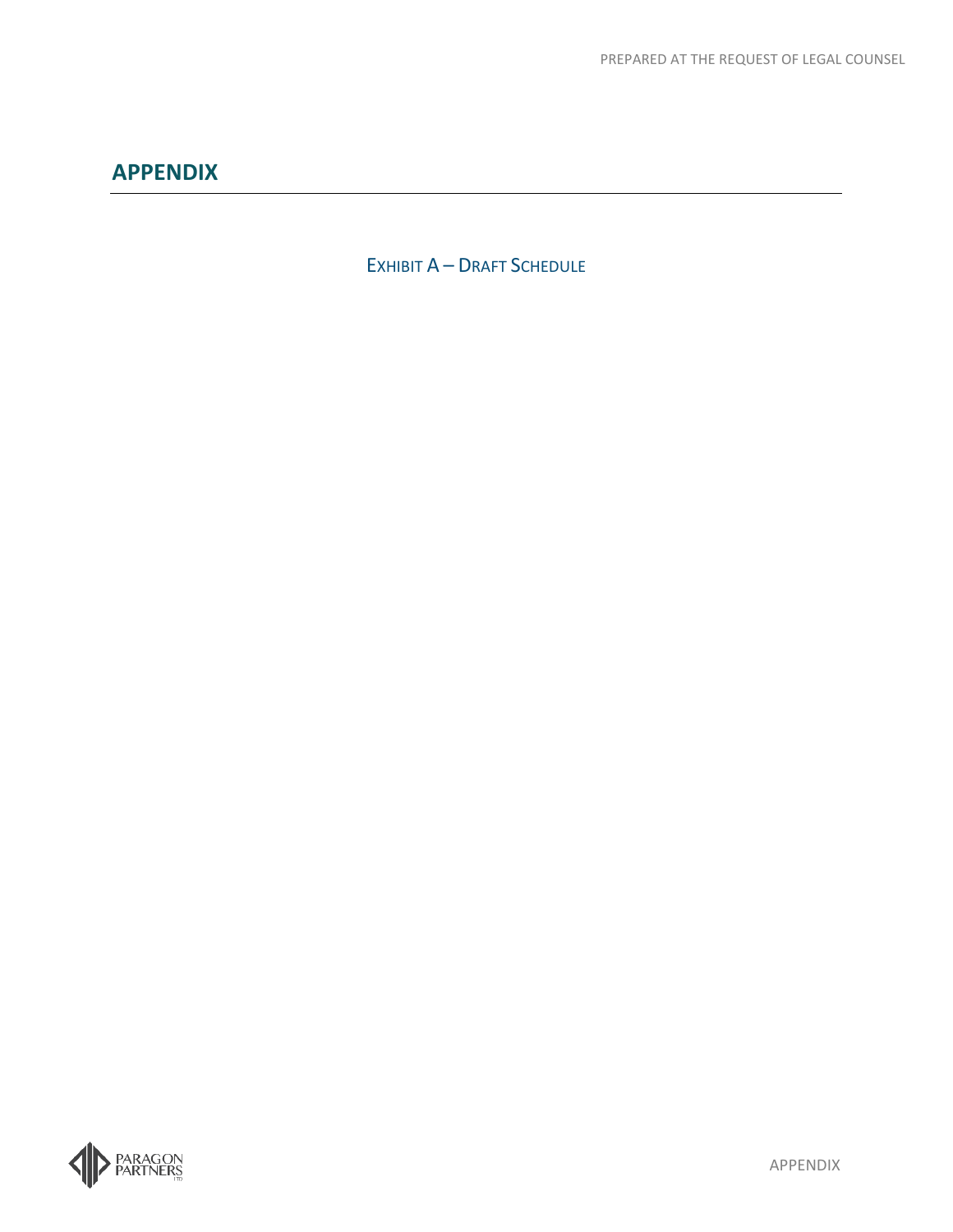<span id="page-24-0"></span>EXHIBIT **B** – GENERAL INFORMATION NOTICE

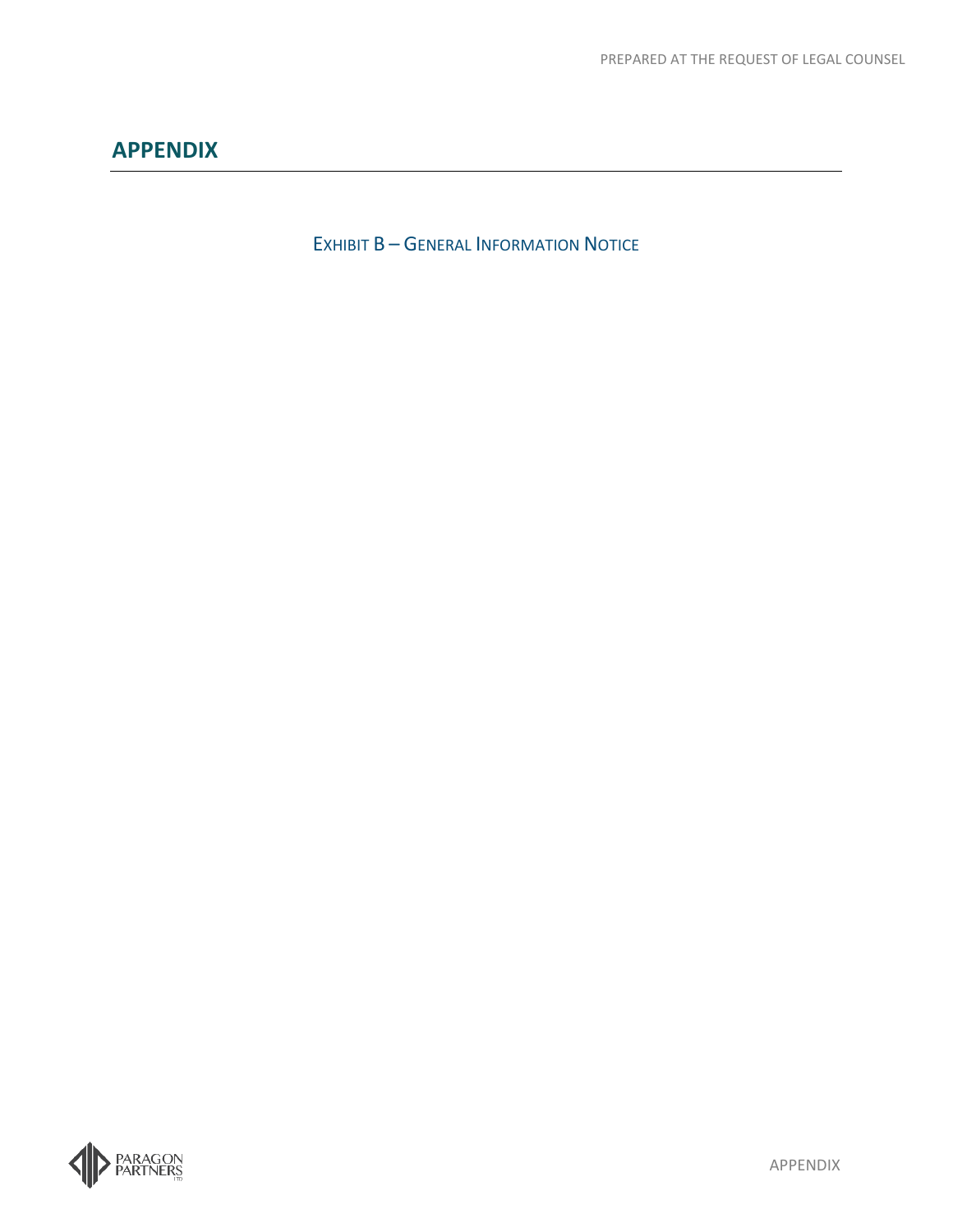<span id="page-25-0"></span>EXHIBIT C – NOTICE OF TEMPORARY DISPLACEMENT

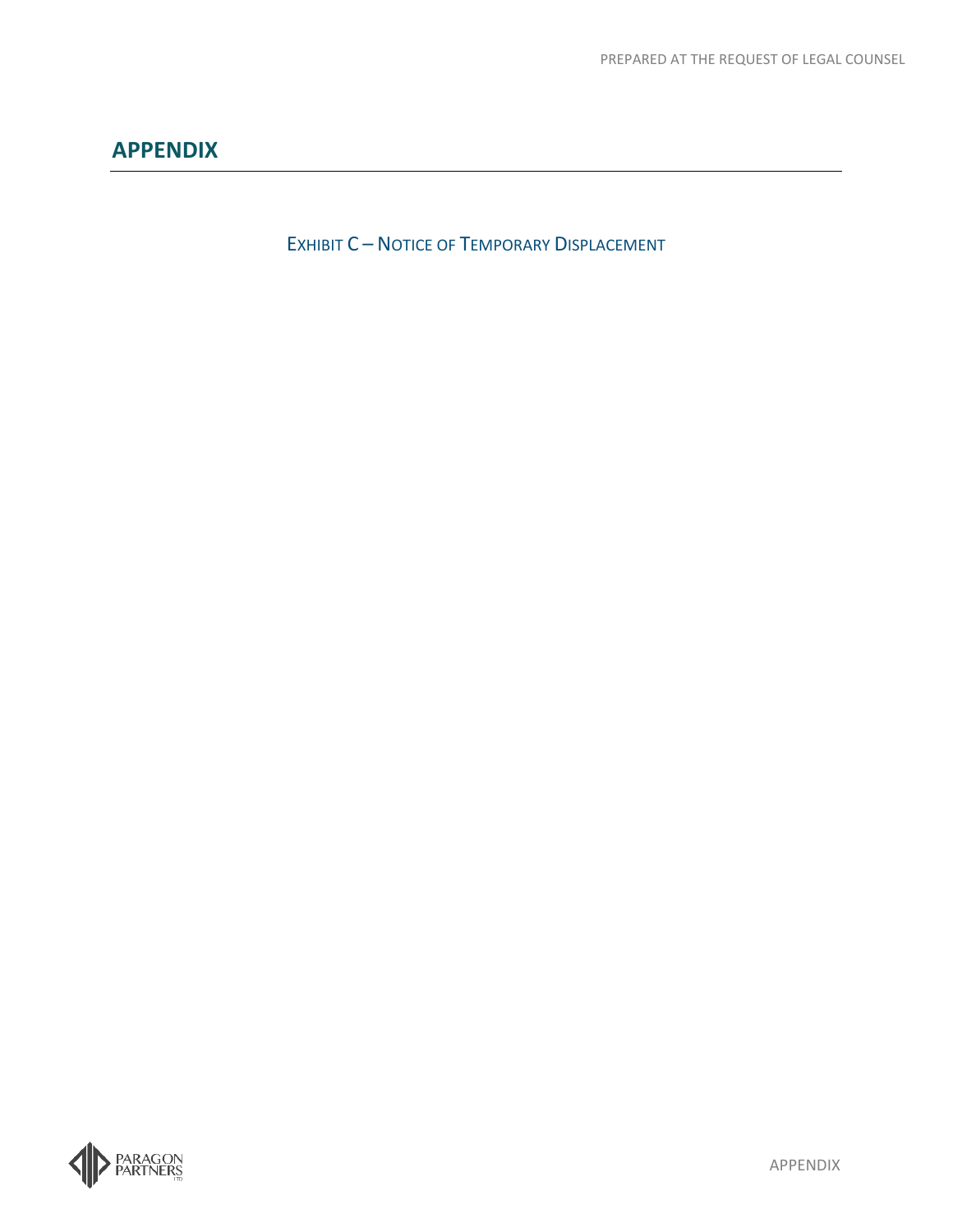<span id="page-26-0"></span>EXHIBIT **D** - NOTICE OF ELIGIBILITY

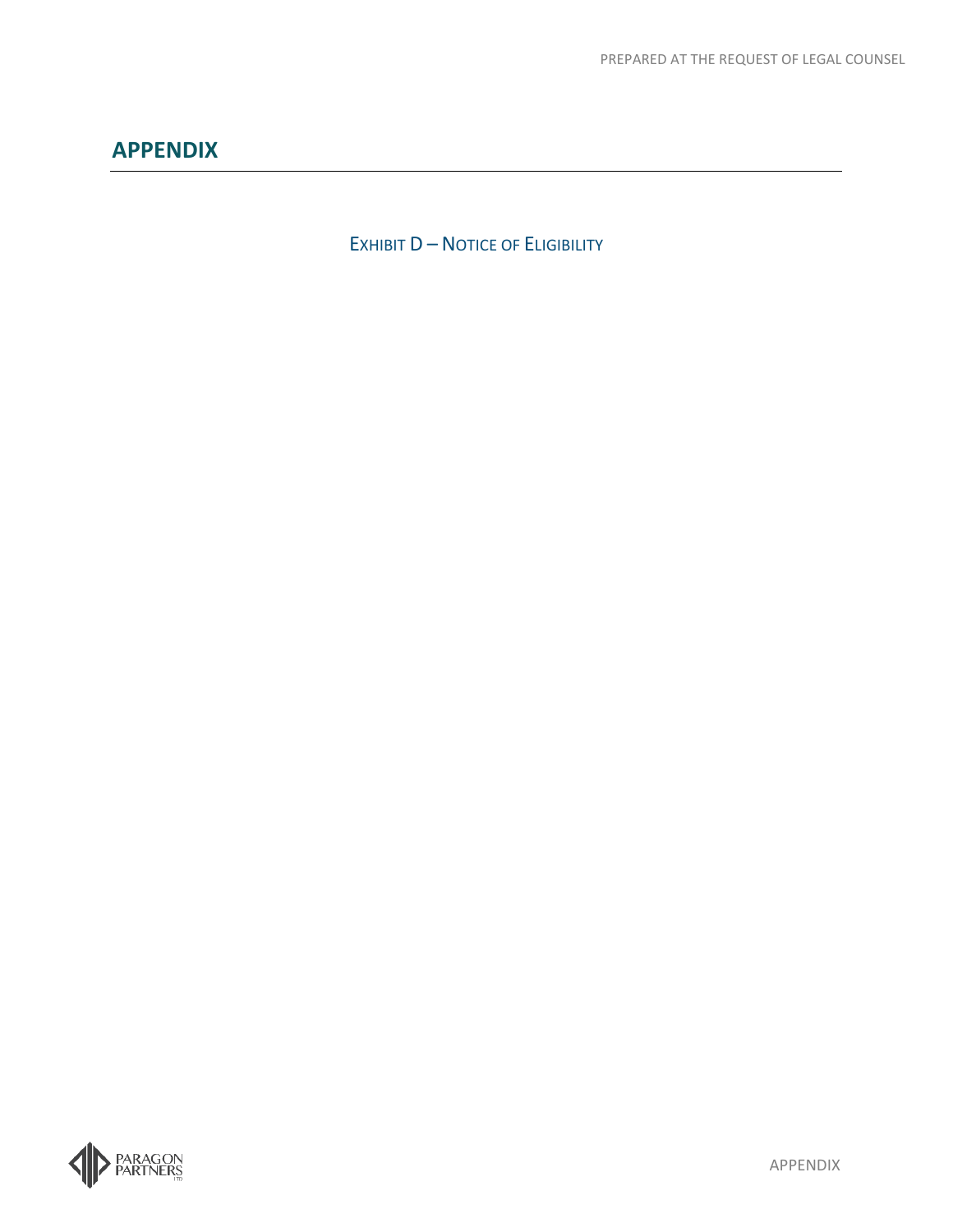<span id="page-27-0"></span>EXHIBIT E - 90-DAY NOTICE TO VACATE

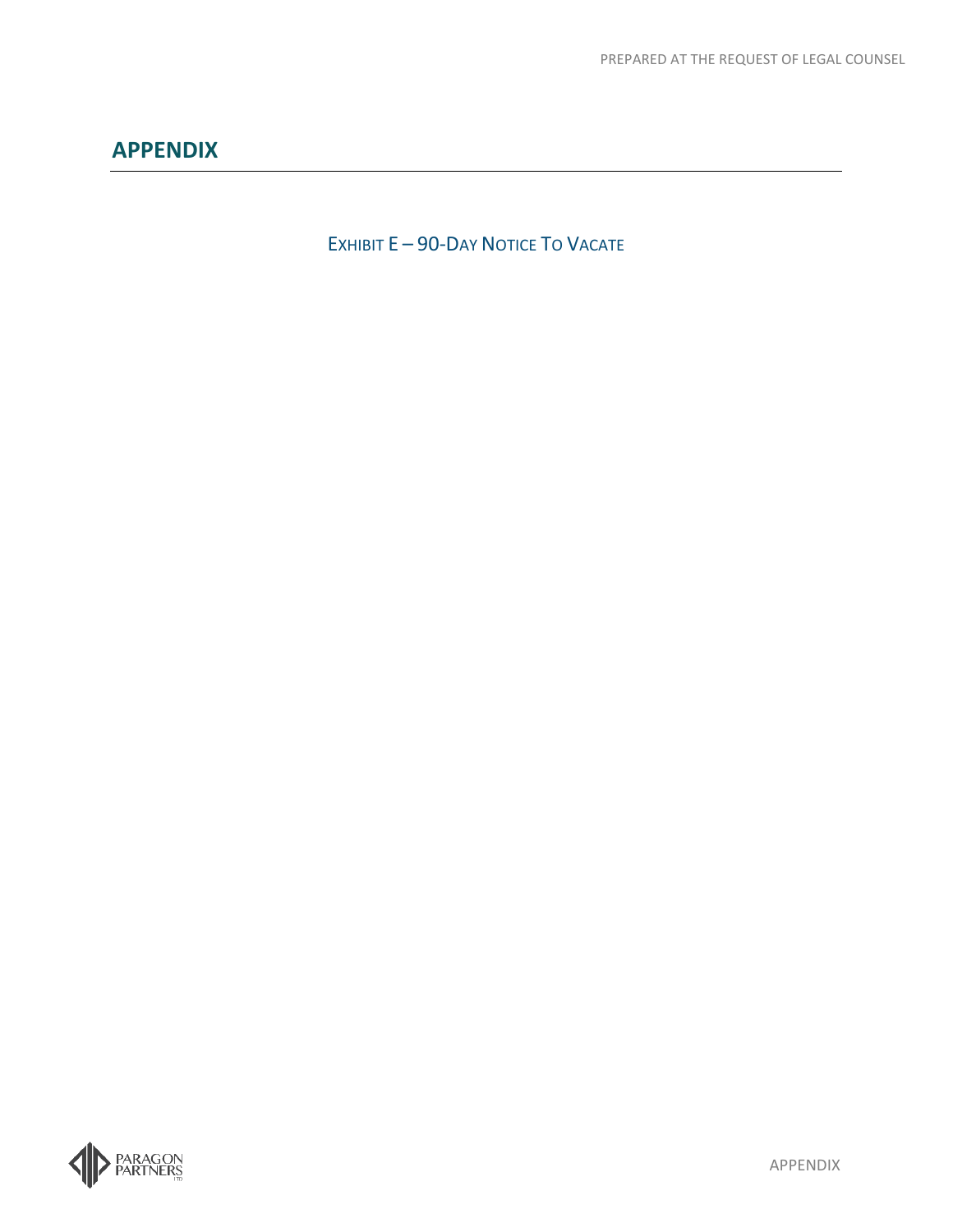<span id="page-28-0"></span>EXHIBIT F - NOTICE OF NON-DISPLACEMENT

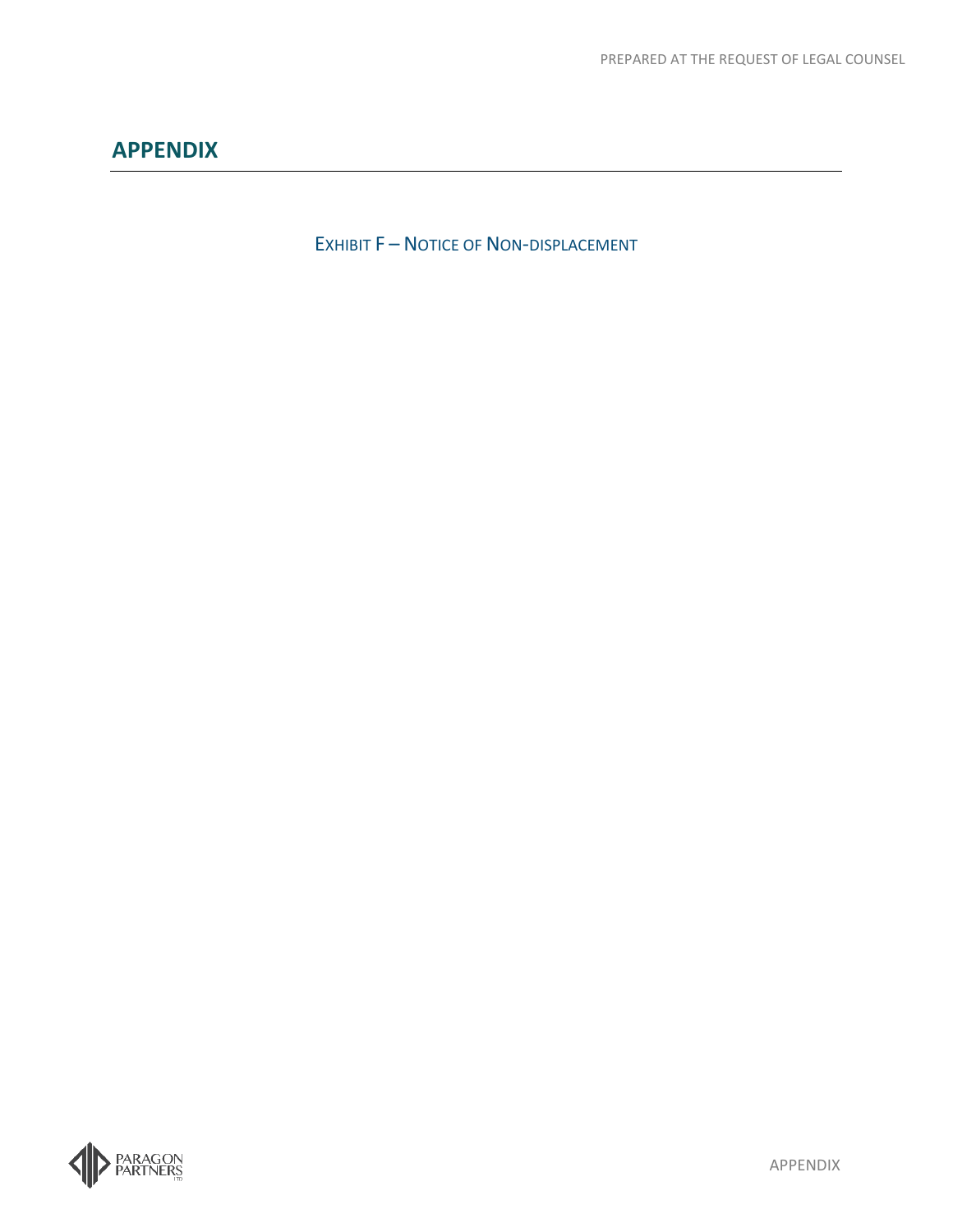<span id="page-29-0"></span>EXHIBIT G – LEASE AMENDMENT FOR TEMPORARY UNIT

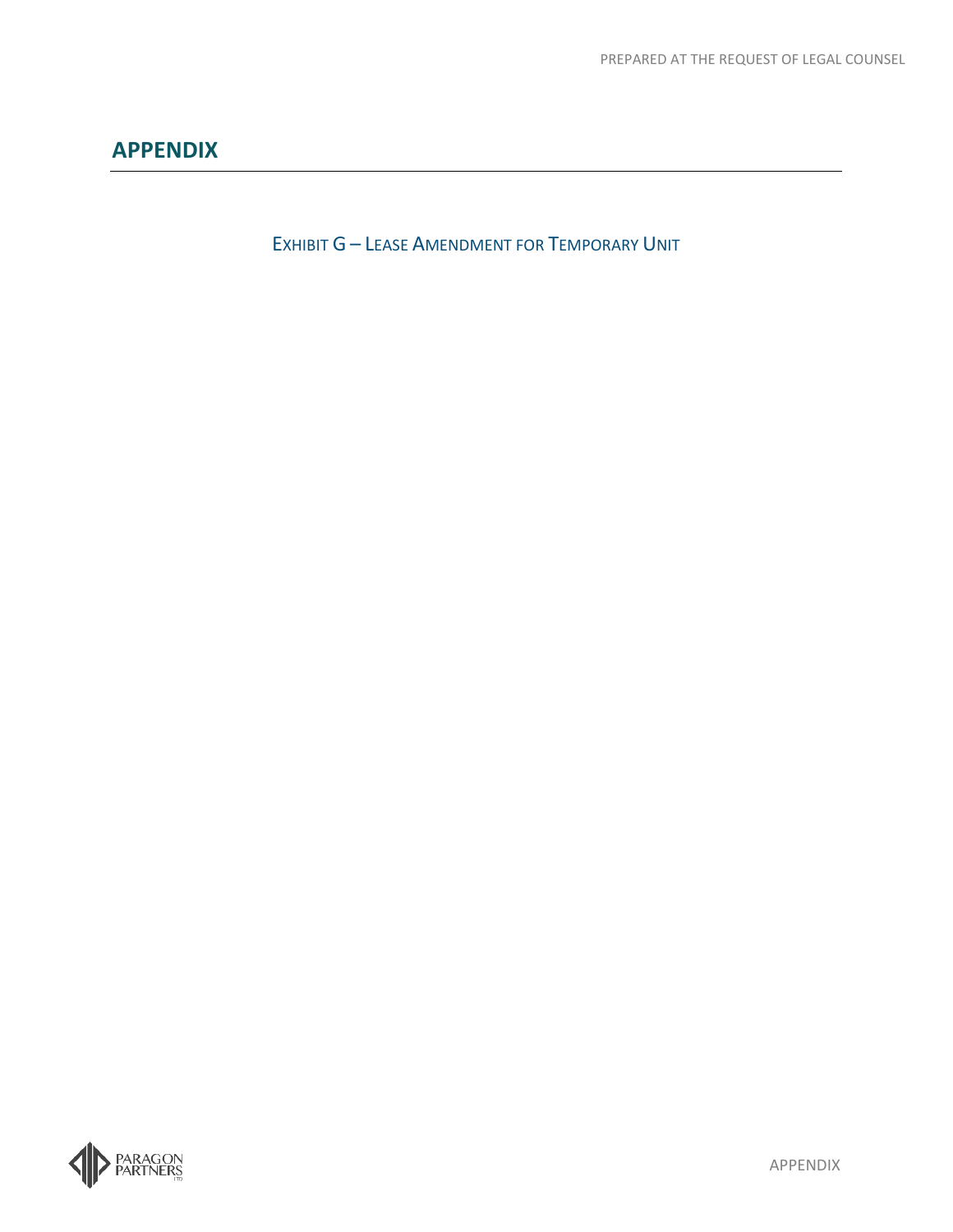<span id="page-30-0"></span>EXHIBIT H – CONSTRUCTION TEMPORARY MOVE LETTER